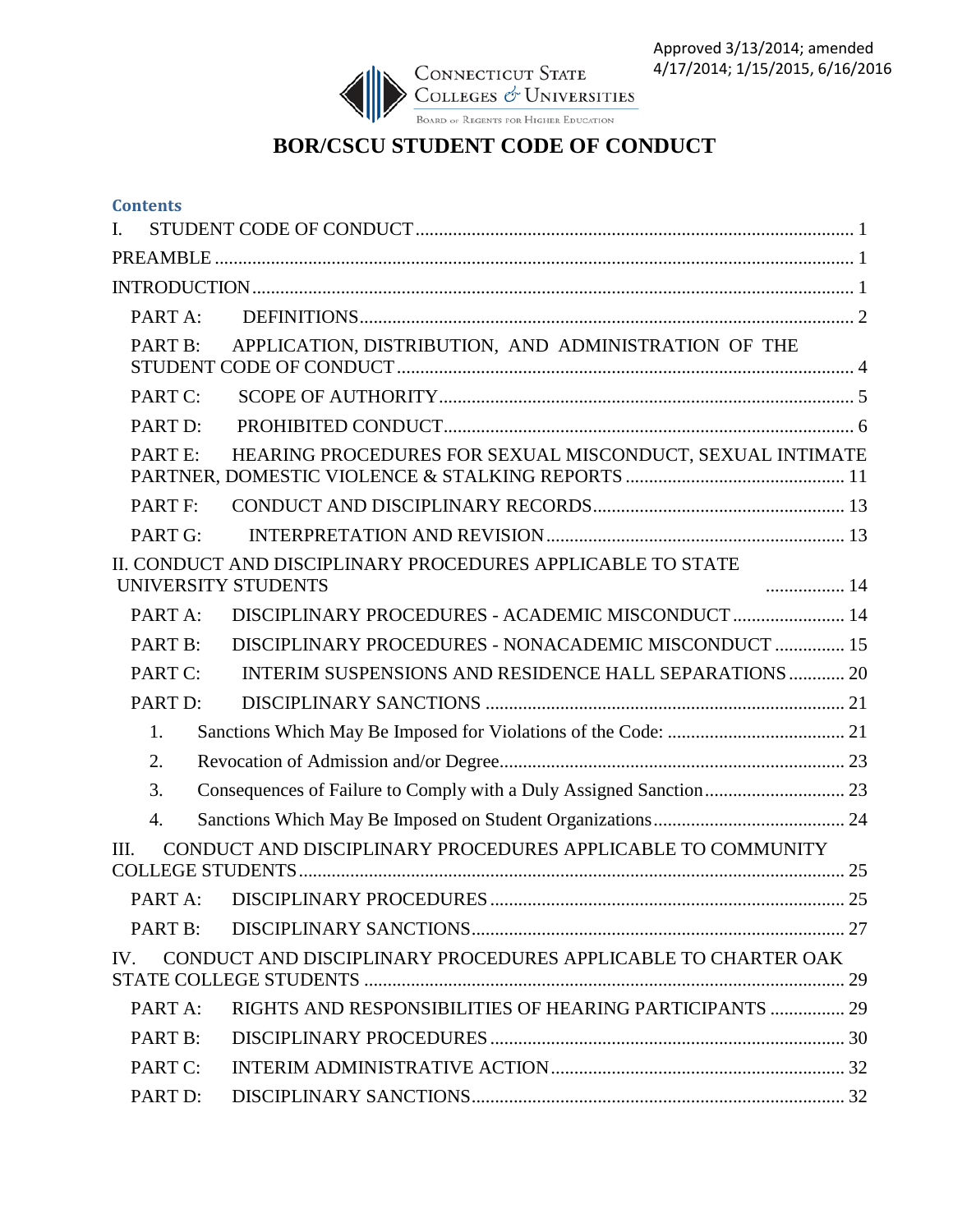# <span id="page-1-0"></span>**I. STUDENT CODE OF CONDUCT**

## <span id="page-1-1"></span>**PREAMBLE**

Academic institutions exist for the transmission of knowledge, the pursuit of truth, the development of students, and the general well-being of society. In line with this purpose, the Board of Regents for Higher Education ("BOR") in conjunction with the Connecticut State Colleges and Universities ("CSCU") has the duty to protect the freedoms of inquiry and expression, and furthermore, has the responsibility to encourage all of its members to develop the capacity for critical judgment in their sustained and independent search for truth.

CSCU has certain self-defined institutional values. Principal among these values is respect for the safety, dignity, rights, and individuality of each member of the CSCU Community. The opportunity to live, study, and work in an institution which values diverse intellectual and cultural perspectives and encourages discussion and debate about competing ideas in an atmosphere of civility is a basic component of quality higher education.

All members of CSCU must at all times govern their social and academic interactions with tolerance and mutual respect so that the students who pass through a CSCU door are enriched by these experiences and are prepared for full and enlightened participation in a multi-cultural society. Because of the BOR's and CSCU's commitment to principles of pluralism, mutual respect, and civility, certain activities are not acceptable on CSCU campuses. Acts of intolerance, of hatred or violence based on race, religion, sexual orientation or expression, disability, gender, age, or ethnic background are antithetical to the BOR's and CSCU's fundamental principles and values. It is the BOR's and CSCU's responsibility to protect our students' right to learn by establishing an environment of civility.

The disciplinary process is intended to be part of the educational mission of CSCU. Student disciplinary proceedings are not criminal proceedings and are not subject to court rules of procedure and evidence.

## <span id="page-1-2"></span>**INTRODUCTION**

This Student Code of Conduct (hereinafter the "Student Code" or "Code") is intended to present a clear statement of student rights and responsibilities established by the Board of Regents for Higher Education. The BOR has charged the President of the Board of Regents for Higher Education with developing procedures to protect those rights and to address the abdication of responsibilities in collaboration with the four State Universities, the twelve Community Colleges and Charter Oak State College. The Student Code describes the types of acts that are not acceptable in an academic community.

*Disclaimer: This Code is neither a contract nor an offer of a contract between any BOR governed institution and any student. The provisions of this Code are subject to revision at any time.*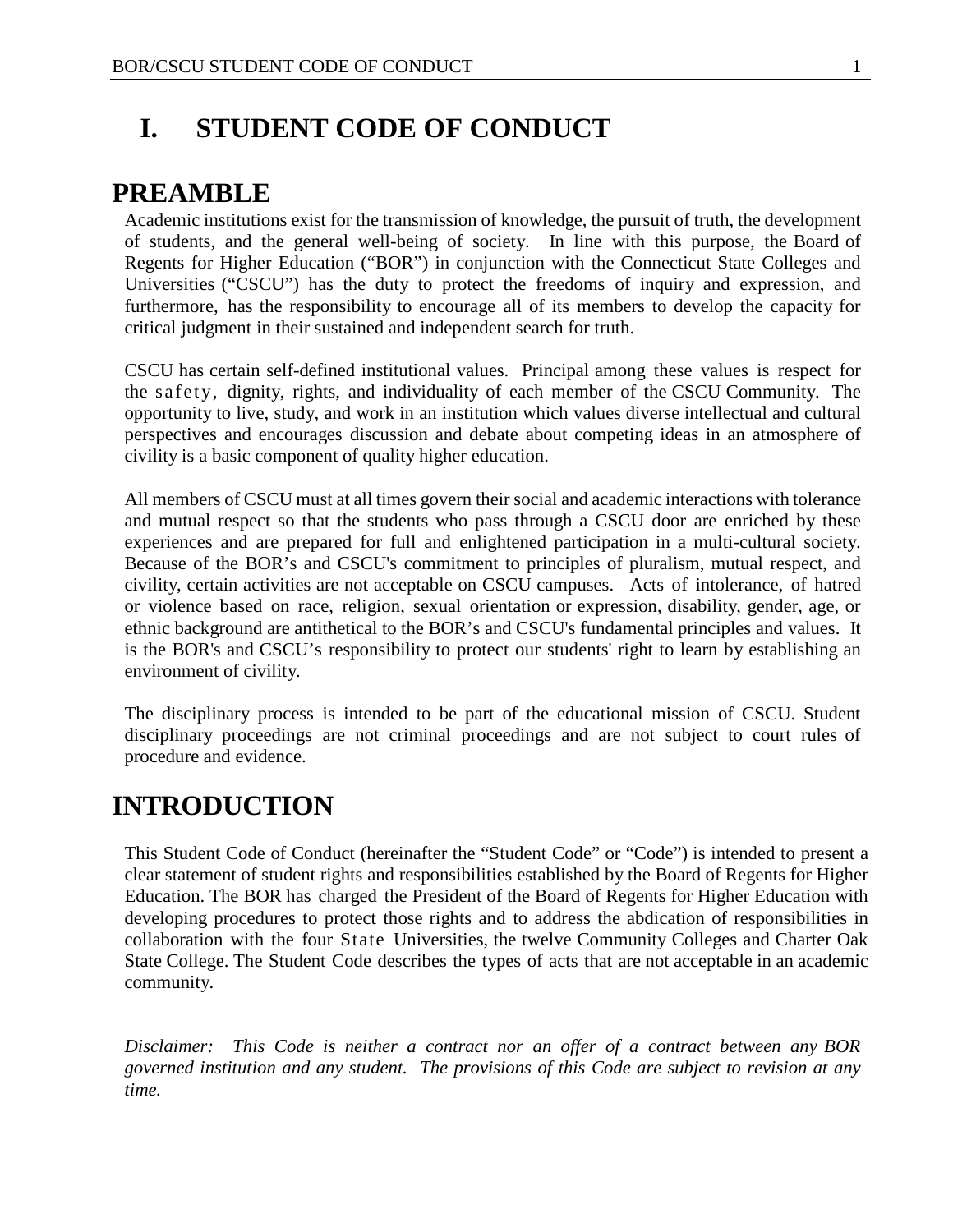#### <span id="page-2-0"></span>**PART A: DEFINITIONS**

The following list of defined terms utilized throughout this Student Code is provided in an effort to facilitate a more thorough understanding of the Code. This list is not intended to be a complete list of all the terms referenced in the Student Code that might require interpretation or clarification. The Vice President for Student Affairs at a University, the Dean of Students at a Community College, the Provost at Charter Oak State College or their designee shall make the final decision of the interpretation of the definition of any term found in the Student Code. For purposes of interpretation and application of the Student Code only, the following terms shall have the following meanings:

- 1. *"Accused Student"* means any student accused of violating this Student Code.
- 2. *"Advisor"* means a person who accompanies an Accused Student or an alleged victim to a hearing (or a proceeding pertaining to a report of sexual violence) for the limited purpose of providing advice and guidance to the student. An advisor may not directly address the Hearing Body, question witnesses, or otherwise actively participate in the hearing process (or other proceeding pertaining to a report of sexual violence).
	- 3. *"Appellate Body"* means any person or persons authorized by the University Vice President for Student Affairs, Community College Dean of Students, Charter Oak State College Provost or their designee to consider an appeal from a determination by a Hearing Body that a student has violated the Student Code.
	- 4. *"Calendar Days"* means the weekdays (Mondays through Fridays) when the University or College is open.
	- 5. *"College"* means either collectively or singularly any of the following institutions: Asnuntuck Community College, Capital Community College, Gateway Community College, Housatonic Community College, Manchester Community College, Middlesex Community College, Naugatuck Valley Community College, Northwestern Connecticut Community College, Norwalk Community College, Quinebaug Valley Community College, Three Rivers Community College, Tunxis Community College, and Charter Oak State College.
	- 6. *"Complainant(s)"* means the person(s) who initiates a complaint by alleging that a Student(s) violated the Code.
	- 7. *"CSCU"* means either collectively or singularly, any of the following institutions: Central Connecticut State University, Eastern Connecticut State University, Southern Connecticut State University, Western Connecticut State University; Asnuntuck Community College, Capital Community College, Gateway Community College, Housatonic Community College, Manchester Community College, Middlesex Community College, Naugatuck Valley Community College, Northwestern Connecticut Community College, Norwalk Community College, Quinebaug Valley Community College, Three Rivers Community College, Tunxis Community College, and Charter Oak State College.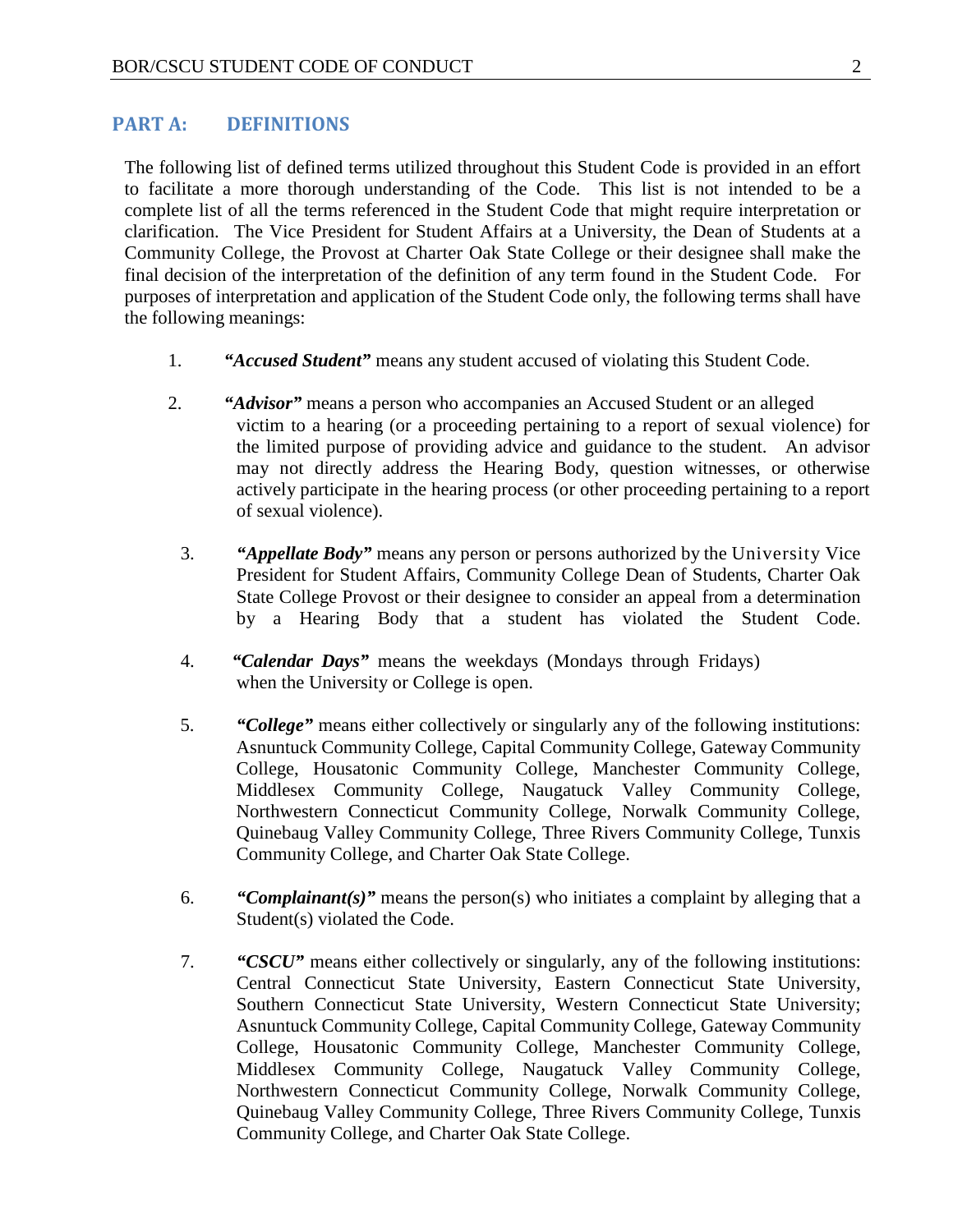- 8. *"CSCU Affiliates"* means individuals and/or entities with whom or with which the College or University has a contractual relationship.
- 9. *"CSCU Official"* means any person employed by the College or University to perform assigned administrative, instructional, or professional responsibilities.
- 10. *"CSCU Premises"* means all land, buildings, facilities, and other property in the possession of, or owned, used, and/or controlled by, the University or College, either solely or in conjunction with another entity.
- 11. "*Disciplinary Officer" or "Conduct Administrator*" means a University, College or CSCU official who is authorized to determine the appropriate resolution of an alleged violation of the Code, and/or to impose sanctions or affect other remedies as appropriate. Subject to the provisions of this Code, a disciplinary officer or conduct administrator is vested with the authority to, among other duties: investigate a complaint of an alleged violation of the Code decline to pursue a complaint, refer identified disputants to mediation or other appropriate avenues of resolution, establish charges against a student, enter into an administrative agreement developed with an Accused Student in accordance with Section II-B-3 of this Code, advise a Hearing Body, and present the case before the Hearing Body.
- 12. *"Hearing Body" or "Hearing Panel"* means any person or persons authorized by the University Vice President for Student Affairs, Community College Dean of Students or Charter Oak State College Provost to determine whether a student has violated the Code and to impose sanctions as warranted, including a hearing officer or hearing board.
- 13. *"Institution"* means the University or College within CSCU.
- 14. *"Instructor"* means any faculty member, teaching assistant or any other person authorized by the University to provide educational services, including, but not limited to, teaching, research, and academic advising.
- 15. *"Member of the CSCU Community"* means any person who is a student, an official or any other person who works for CSCU, either directly or indirectly (e.g., for a private enterprise doing business on a CSCU campus).
- 16. *"Policy"* means the written regulations, standards, and student conduct expectations adopted by the BOR and found in, but not limited to the Student Handbook, the Residence Life Handbook, the housing contract, the graduate and undergraduate catalogs, and other publicized University and College notices.
- 17. *"Prohibited Conduct"* means the conduct prohibited by this Code, as more particularly described in Part I-D of this Code.
- 18. *"Reporting Party"* means any person who alleges that a student has violated this Code.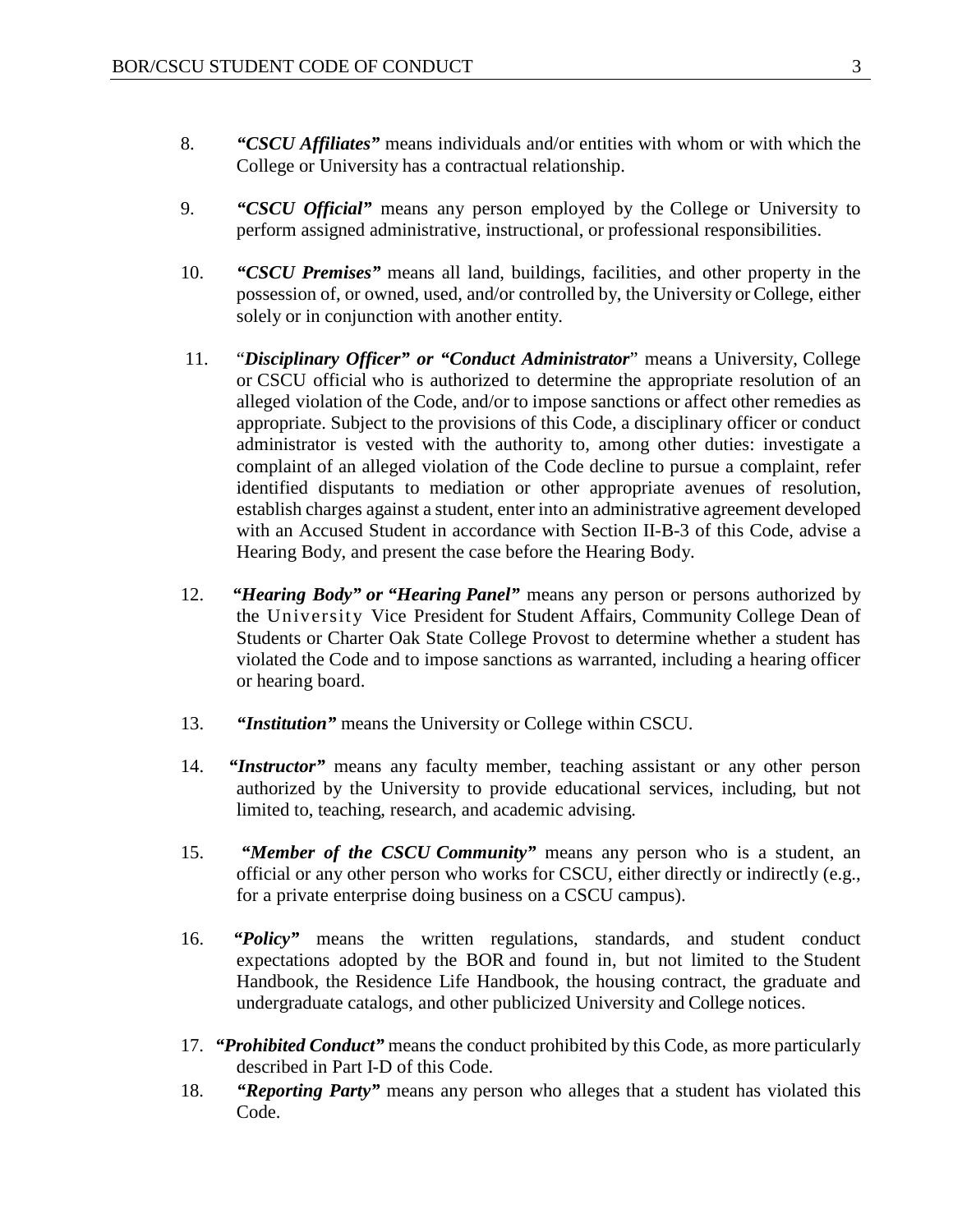- 19. *"Student"* means either (1) any person admitted, registered, enrolled or attending any CSCU course or CSCU conducted program, whether full-time or part- time, and whether pursuing undergraduate, graduate or professional studies, or continuing education; (2) any person who is not officially enrolled for a particular term but who has a continuing relationship with a CSCU; or (3) any person within two calendar years after the conclusion of their last registered Community College course unless the student has formally withdrawn, graduated or been expelled from the College.
- 20. *"Student Code" or "Code"* means this Student Code of Conduct.
- 21. *"Student Organization"* means an association or group of persons that have complied with the formal requirements for University or College recognition.
- 22. *"Support Person"* means a person, who accompanies an Accused Student, a Reporting Party or a victim to a hearing for the limited purpose of providing support and guidance. A support person may not directly address the Hearing Body, question witnesses, or otherwise actively participate in the hearing process.
- 23. *"University"* means any of the following institutions: Central Connecticut State University, Eastern Connecticut State University, Southern Connecticut State University, and Western Connecticut State University, whichever the alleged violation of the Code occurred.
- 24. *"Shall" and "will"* are used in the imperative sense.
- 25. *"May"* is used in the permissive sense.

## <span id="page-4-0"></span>**PART B: APPLICATION, DISTRIBUTION, AND ADMINISTRATION OF THE STUDENT CODE OF CONDUCT**

1. Application of the Student Code: The Student Code shall apply to the four Connecticut State Universities, the twelve Community Colleges, and the on-line college:

Central Connecticut State University, Eastern Connecticut State University, Southern Connecticut State University, Western Connecticut State University; Asnuntuck Community College, Capital Community College, Gateway Community College, Housatonic Community College, Manchester Community College, Middlesex Community College, Naugatuck Valley Community College, Northwestern Connecticut Community College, Norwalk Community College, Quinebaug Valley Community College, Three Rivers Community College, Tunxis Community College, and Charter Oak State College.

An alleged violation of the Student Code shall be addressed in accordance with the Code of Conduct, even if the accused Student has withdrawn from the Institution prior to the completion of the disciplinary procedures.

The Student Code shall apply to Students and to University Student Organizations. The term "student" shall generally apply to the student as an individual and to a Student Organization as a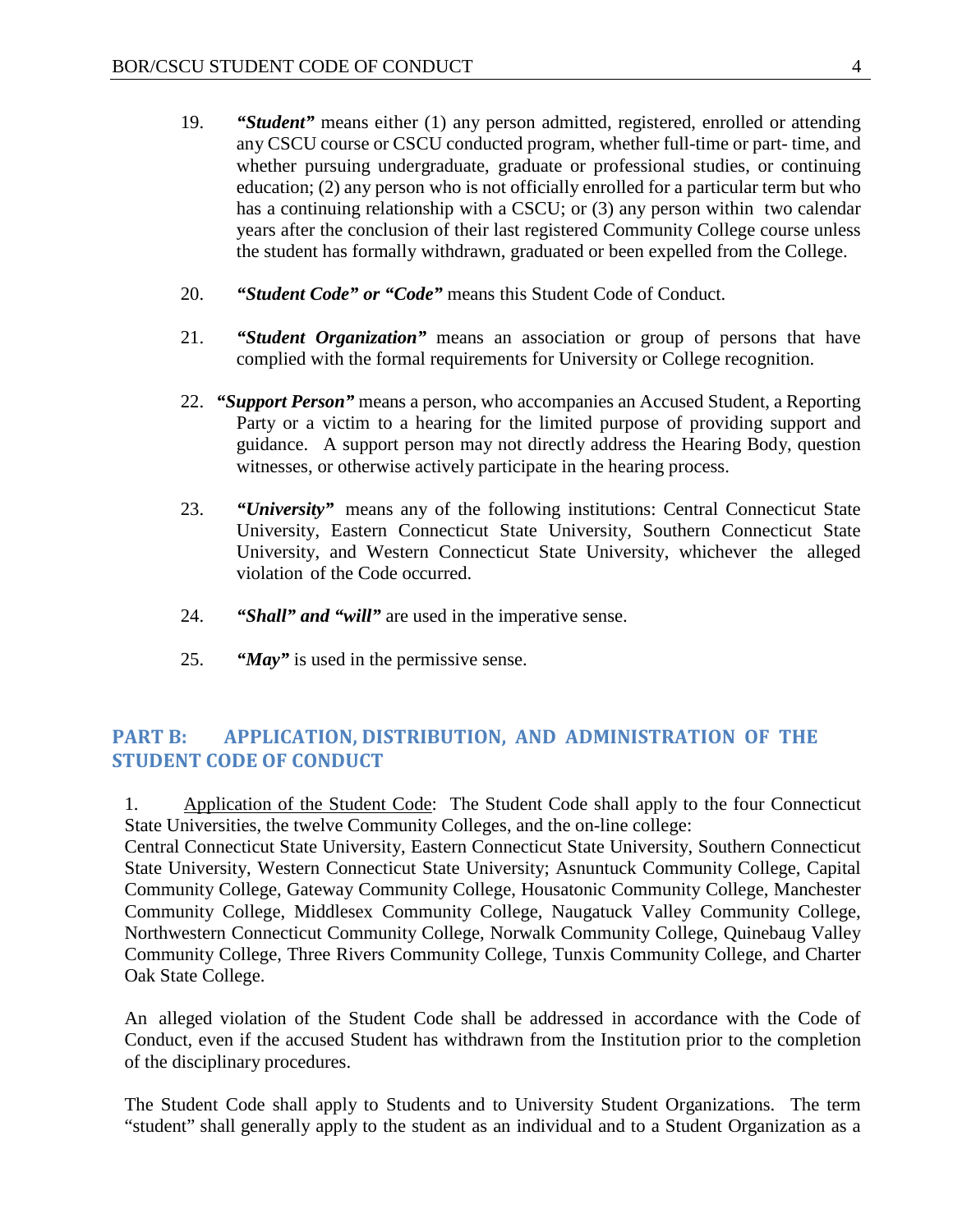single entity. The officers or leaders of a particular Student Organization usually will be expected to represent the organization during the disciplinary process. Nothing in this Student Code shall preclude holding certain members of a Student Organization accountable for their individual acts committed in the context of or in association with the organization's alleged violation of this Code.

2. Distribution of the Student Code: The Student Code shall be made readily available electronically and/or in a printed publication to students, faculty and staff. The office responsible for Student Affairs will annually distribute and make available to students, faculty and staff, electronically and/or in a printed publication, any revisions to the Code.

 3. Administration of the Student Code: A University's and Charter Oak State College's Provost or a Community College's Dean of Students shall be the person designated by the institution President to be responsible for the administration of the Academic Misconduct portion of the Student Code. A University's Vice President for Student Affairs, a Community College's Dean of Students, or Charter Oak State College's Provost shall be the person designated by the institution President to be responsible for the administration of the Non-Academic Misconduct portion of the Student Code.

#### <span id="page-5-0"></span>**PART C: SCOPE OF AUTHORITY**

A Student who is found responsible for engaging in conduct that violates the Student Code on any CSCU campus or on property controlled by the BOR or by any CSCU Affiliate or any CSCU sponsored function or event shall be subject to the sanctions described in this Code. The Student Code of Conduct also applies to online activities, where applicable. Students who attempt to engage in conduct that violates this Code, who knowingly encourage, aid or assist another person in engaging in such conduct, or who agree with another person, explicitly or otherwise, to engage in such conduct, may also be subject to disciplinary action.

Off-campus misconduct by University students may be subject to the jurisdiction of the University and addressed through its disciplinary procedures if one of the following conditions is met: (i) a Student engages in prohibited conduct at an official University event, at a Universitysanctioned event, or at an event sponsored by a recognized University Student Organization; or (ii) a Student engages in prohibited conduct under such circumstances that reasonable grounds exist for believing that the Accused Student poses a threat to the life, health or safety of any member of the CSCU or to the property of the CSCU.

Community College students conduct is subject to the Code on campus and off-campus whenever such conduct impairs College-related activities or affairs of another member of the College community or creates a risk of harm to a member or members of the College community. Students must be aware that, as citizens, they are subject to all federal and state laws in addition to all CSCU regulations governing student conduct and responsibilities. Students do not relinquish their rights nor do they shed their responsibilities as citizens by becoming members of the CSCU Community. However, where a court of law has found a student to have violated the law, an institution has the right to impose the sanctions of this Code even though the conduct does not impair institution-related activities of another member of the university or college community and does not create a risk of harm to the college or university community. The decision to exercise this right will be in the sole discretion of the President of the impacted institution or his/her designee.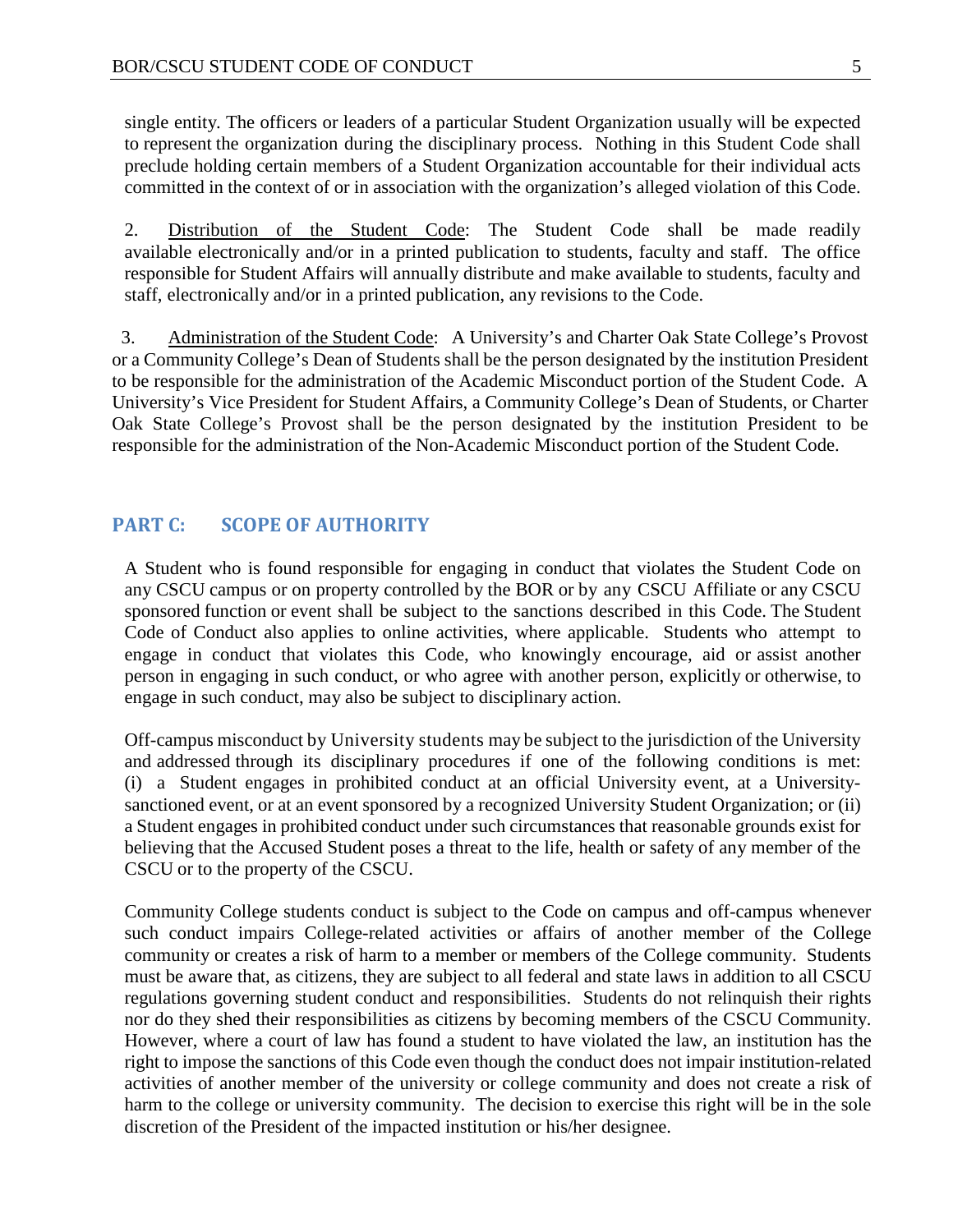Charter Oak State College applies this Code to matriculated and non-matriculated students, including those participating in portfolio assessment, credential evaluation, testing, or contract learning. Jurisdiction shall be limited to student conduct that occurs while students are taking Charter Oak State College courses or availing themselves of Charter Oak State College services. However, if a matriculated Charter Oak State College student is found guilty of student misconduct at another institution, including but not limited to misrepresentation of records from other institutions, the student may be subject to disciplinary action at Charter Oak State College.

#### <span id="page-6-0"></span>*PART D:* **PROHIBITED CONDUCT**

The following list of behaviors is intended to represent the types of acts that constitute violations of this Code.

1. Academic misconduct, which includes, but is not limited to, plagiarism and all forms of cheating.

*Plagiarism* is defined as the submission of work by a student for academic credit as one's own work of authorship which contains work of another author without appropriate attribution.

*Cheating* includes, but is not limited to: (i) use of any unauthorized assistance in taking quizzes, tests or examinations; (ii) use of sources beyond those authorized by the instructor in writing papers, preparing reports, solving problems or carrying out other assignments; (iii) the acquisition, without permission, of tests or other academic material belonging to a member of the University faculty or staff; and (iv) engaging in any other behavior specifically prohibited by a faculty member in the course syllabus.

- 2. Acts of dishonesty, including but not limited to the following:
	- a. Misuse of University or College documents, including, but not limited to forging, transferring, altering or otherwise misusing a student fee card, student payroll card, identification card or other College or University identification document, course registration document, schedule card, transcript, or any other institution-issued document or record.
	- b. Knowingly furnishing false information to any CSCU Official, faculty member or office.
- 3. Theft of property or services, or damage to, defacement or destruction of, or tampering with, real or personal property owned by the State of Connecticut, CSCU/BOR, the institution, or any member of the CSCU Community.
- 4. Actual or threatened physical assault or abuse, threatening behavior, intimidation, or coercion.
- 5. Sexual misconduct may include engaging in one of more behaviors: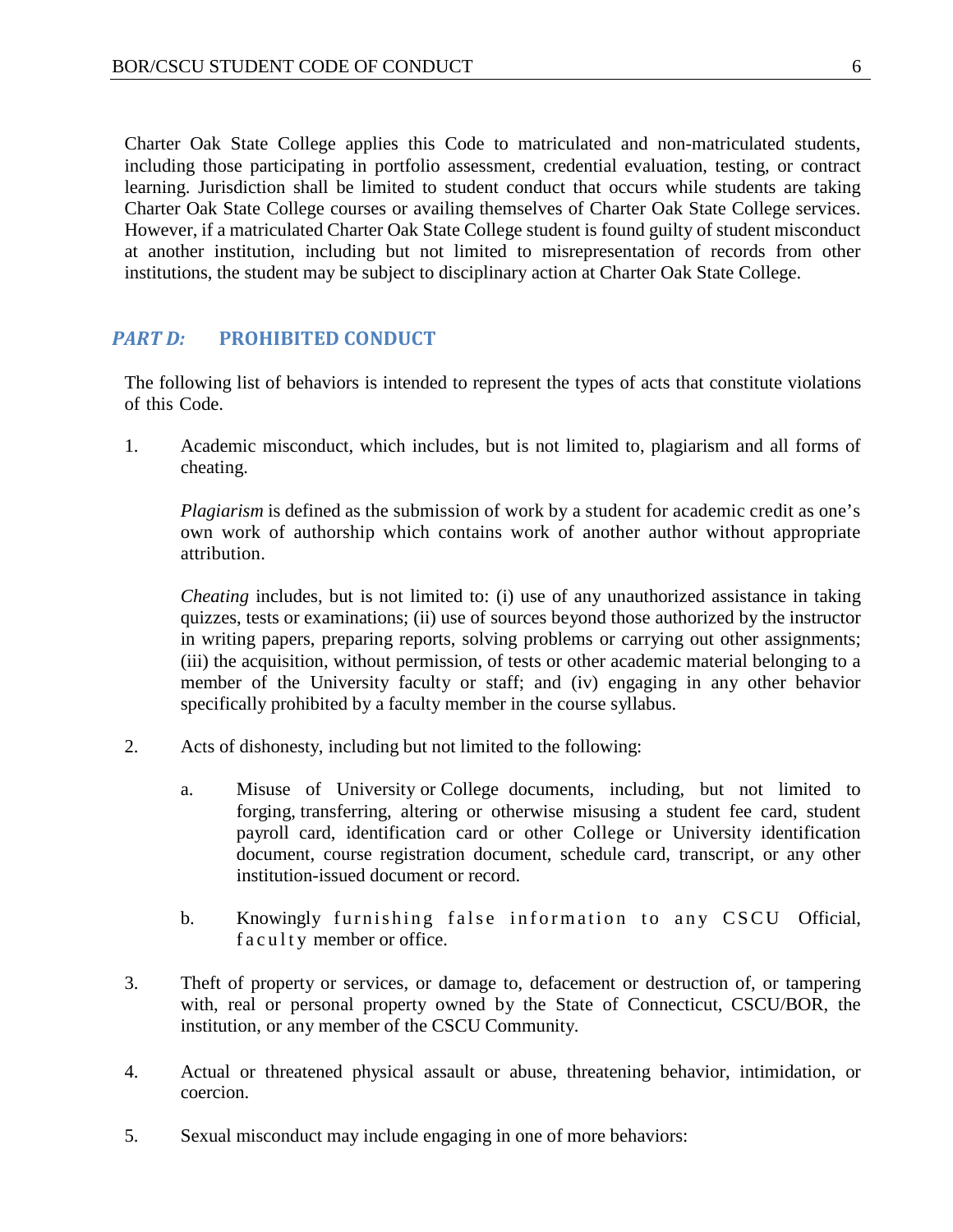- (a) **Sexual harassment**, which can include any unwelcome sexual advance or request for sexual favors, or any conduct of a sexual nature when submission to such conduct is made either explicitly or implicitly a term or condition of an individual's education; submission to or rejection of such conduct by an individual is used as a basis for academic decisions affecting the individual; or such conduct has the purpose or effect of substantially interfering with an individual's academic performance or creating an intimidating, hostile or offensive educational environment. Examples of conduct which may constitute sexual harassment include but are not limited to:
	- sexual flirtation, touching, advances or propositions
	- verbal abuse of a sexual nature
	- pressure to engage in sexual activity
	- graphic or suggestive comments about an individual's dress or appearance
	- use of sexually degrading words to describe an individual
	- display of sexually suggestive objects, pictures or photographs
	- sexual jokes
	- stereotypic comments based upon gender
	- threats, demands or suggestions that retention of one's educational status is contingent upon toleration of or acquiescence in sexual advances.

(b) **Sexual assault** shall include but is not limited to a sexual act directed against another person when that person is not capable of giving consent, which shall mean the voluntary agreement by a person in the possession and exercise of sufficient mental capacity to make a deliberate choice to do something proposed by another.

A person who initially consents to sexual activity shall be deemed not to have consented to any such activity which occurs after that consent is withdrawn. Consent cannot be assumed because there is no physical resistance or other negative response. A lack of consent may result from mental incapacity (e.g., ingestion of alcohol or drugs which significantly impair awareness or judgment) or physical incapacity (e.g., the person is unconscious or otherwise unable to communicate consent). Consent must be affirmative. (See Sexual Misconduct Reporting, Support Services and Processes Policy).

Sexual assault is further defined in sections 53a-70, 53a-70a, 53a-70b, 53a-71, 53a-72a, 53a-72b and 53a-73a of the Connecticut General Statutes.

(c) **Sexual exploitation** occurs when a person takes non-consensual or abusive sexual advantage of another for anyone's advantage or benefit other than the person being exploited, and that behavior does not otherwise constitute one of the preceding sexual misconduct offenses. Examples of behavior that could rise to the level of sexual exploitation include: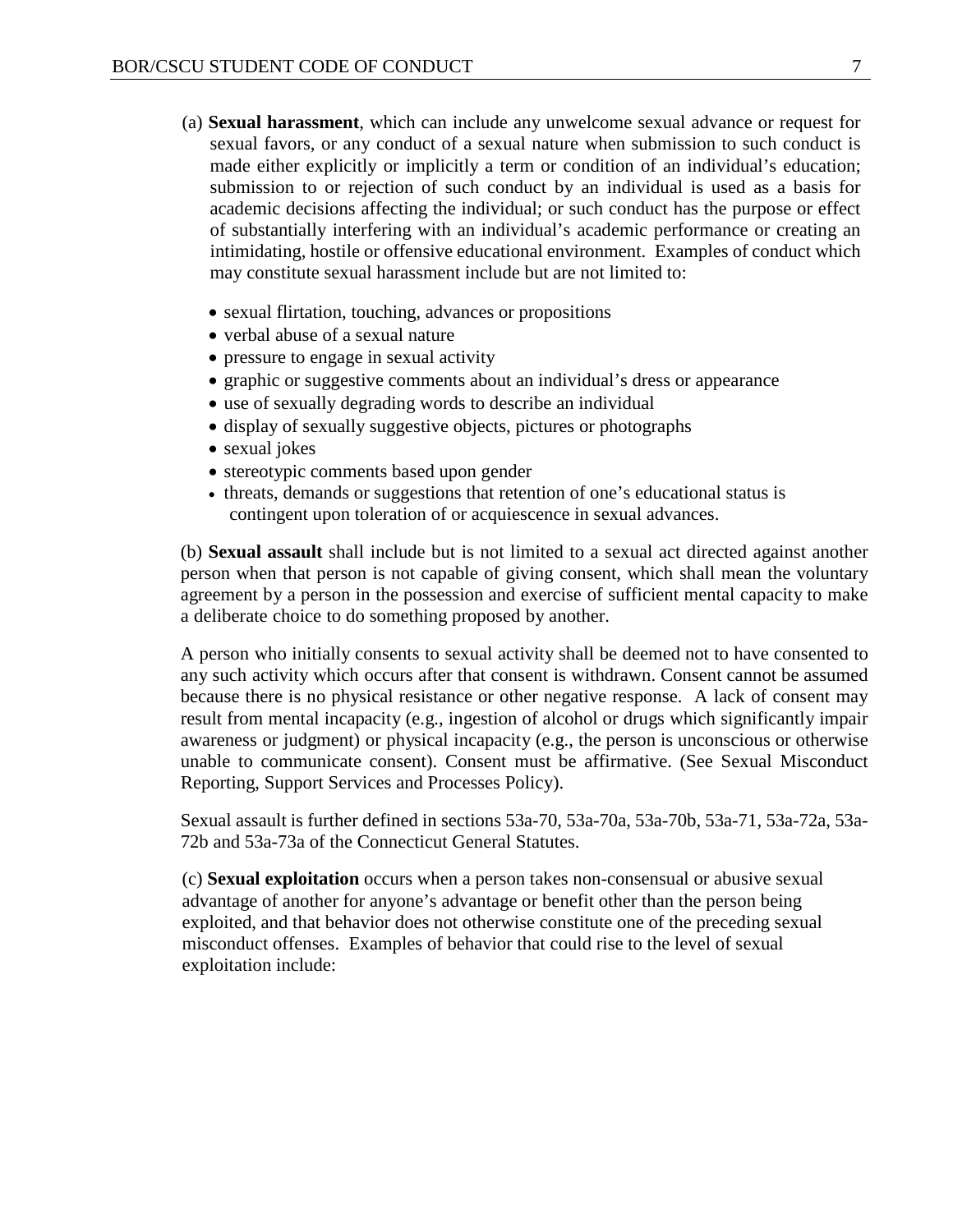- Prostituting another person;
- Non-consensual visual (e.g., video, photograph) or audio-recording of sexual activity;
- Non-consensual distribution of photos, other images, or information of an individual's sexual activity, intimate body parts, or nakedness, with the intent to or having the effect of embarrassing an individual who is the subject of such images or information;
- Going beyond the bounds of consent (such as letting your friends hide in the closet to watch you having consensual sex);
- Engaging in non-consensual voyeurism;
- Knowingly transmitting an STI, such as HIV to another without disclosing your STI status;
- Exposing one's genitals in non-consensual circumstances, or inducing another to expose his or her genitals; or
- Possessing, distributing, viewing or forcing others to view illegal pornography.
- 6. Intimate partner violence is defined as**:**
	- Including intimate partner violence, which is any physical or sexual harm against an individual by a current or former spouse or by a partner in a dating relationship that results from (1) sexual assault, as defined in section 5 above; (2) sexual assault in a spousal or cohabiting relationship; (3) domestic violence; (4) sexual harassment, as defined in section 5 above or, (5) sexual exploitation, as defined in section 5 above.
	- Physical abuse, which can include but is not limited to, slapping, pulling hair or punching.
	- Threat of abuse, which can include but is not limited to, threatening to hit, harm or use a weapon on another (whether victim or acquaintance, friend or family member of the victim) or other forms of verbal threat.
	- Emotional abuse, which can include but is not limited to, damage to one's property, driving recklessly to scare someone, name calling, threatening to hurt one's family members or pets and humiliating another person.
	- 7. Violations of privacy, including, but not limited to, voyeurism and the use of web-based, electronic or other devices to make a photographic, audio or video record of any person without his or her express consent, when such a recording is intended or likely to cause injury or distress. This includes, but is not limited to: (i) surreptitiously taking pictures or videos of another person in spaces such as sleeping areas, bathrooms, gymnasiums, locker rooms, and changing areas; and (ii) sexually exploiting another person by electronically recording or permitting others to view or electronically record, consensual sexual activity without a partner's knowledge or permitting others to view or listen to such video or audio tapes without a partner's knowledge and consent. Publicizing or threatening to publicize such records will also be considered a violation of this Code.
	- 8. Hazing, which is defined as an act which endangers the mental or physical health or safety of a Student, or which destroys, damages, or removes public or private property for the purpose of initiation or admission into, affiliation with or as a condition for continued membership in a group or organization. The express or implied consent of the victim will not be a defense to an allegation of hazing. Consenting to the activity by remaining silent or not objecting in the presence of hazing is not a neutral act and is also a violation of this Student Code.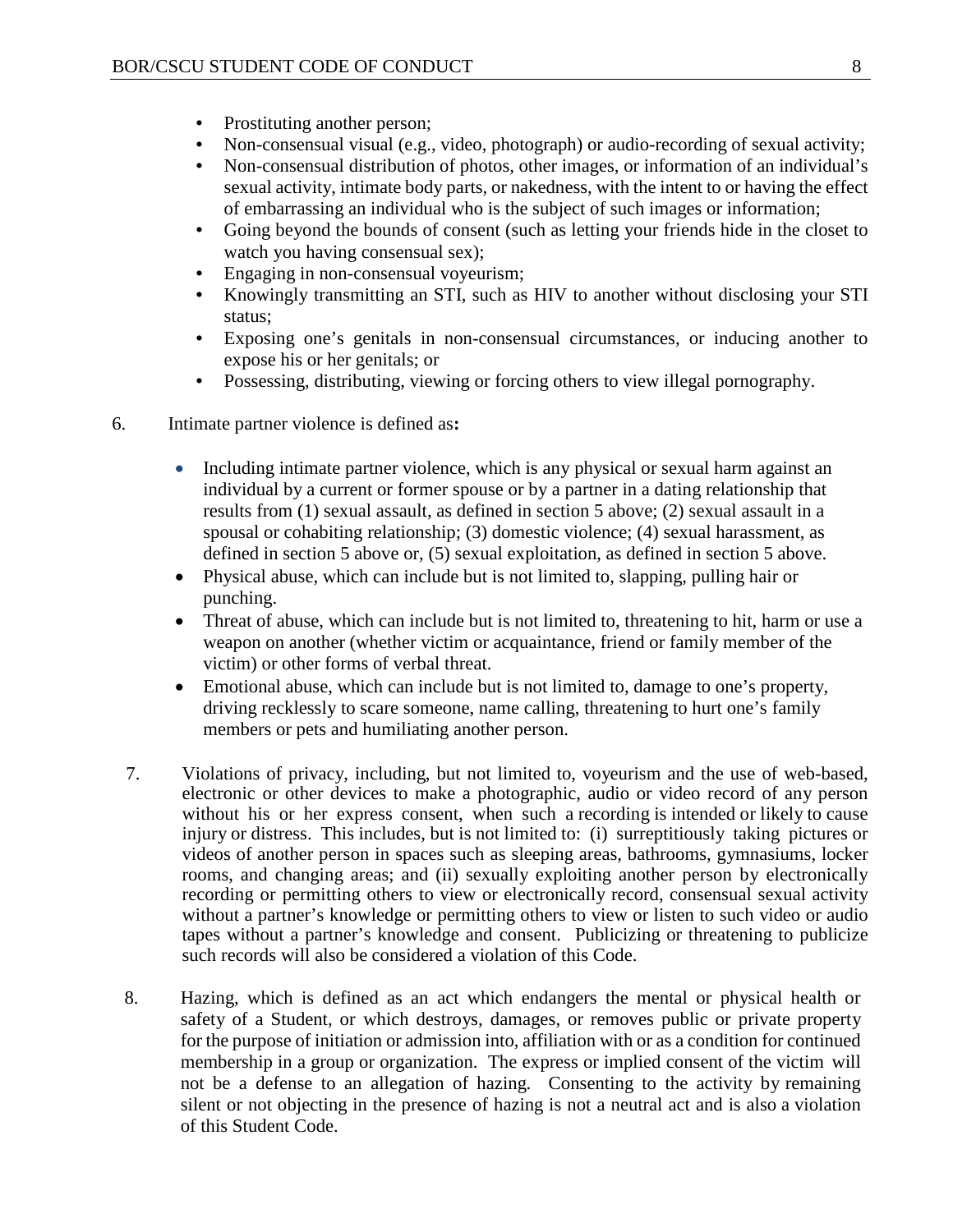- 9. Stalking, which is defined as repeatedly contacting another person when:
	- a. The contacting person knows or should know that the contact is unwanted by the other person; and
	- b. The contact causes the other person reasonable apprehension of imminent physical harm or the contacting person knows or should know that the contact causes substantial impairment of the other person's ability to perform the activities of daily life.

As used in this definition, the term "contacting" includes, but is not limited to, communicating with (including internet communication via e-mail, instant message, on- line community or any other internet communication) or remaining in the physical presence of the other person.

- 10. Harassment, which is defined as conduct which is abusive or which interferes with a person's pursuit of his or her customary or usual affairs, including, but not limited to, such conduct when directed toward an individual or group because of race, ethnicity, ancestry, national origin, religion, gender, sexual orientation or expression, age, physical attribute, or physical or mental disability or disorder, including learning disabilities and mental retardation.
- 11. Conduct that is disorderly, lewd or indecent (including, but not limited to, public nudity and sexual activity in areas generally open to members of the campus community), breach of peace or aiding, abetting or procuring another person to breach the peace on CSCU premises or at functions sponsored by, or affiliated with the University or College.
- 12. Behavior or activity which endangers the health, safety, or well-being of oneself or others.
- 13. Offensive or disorderly conduct which causes interference, annoyance or alarm or recklessly creates a risk thereof at CSCU or CSCU premises, CSCU web or social media sites, at a CSCU-sponsored activity or in college or university courses, including cyber bullying. This offense does not apply to speech or other forms of constitutionally protected expression.
- 14. Unauthorized possession, duplication or use of keys (including, but not limited to, card access, card keys, fobs, etc.) to any CSCU premises or forcible and/or unauthorized entry on or into CSCU premises.
- 15. Starting fires, causing explosions, falsely reporting the presence of fire, bombs, incendiary or explosive devices, or falsely reporting an emergency.
- 16. Unauthorized or improper possession, use, removal, tampering or disabling of fire and/or safety equipment and warning devices, failure to follow standard fire and/or emergency safety procedures, or interference with firefighting or emergency response equipment or personnel.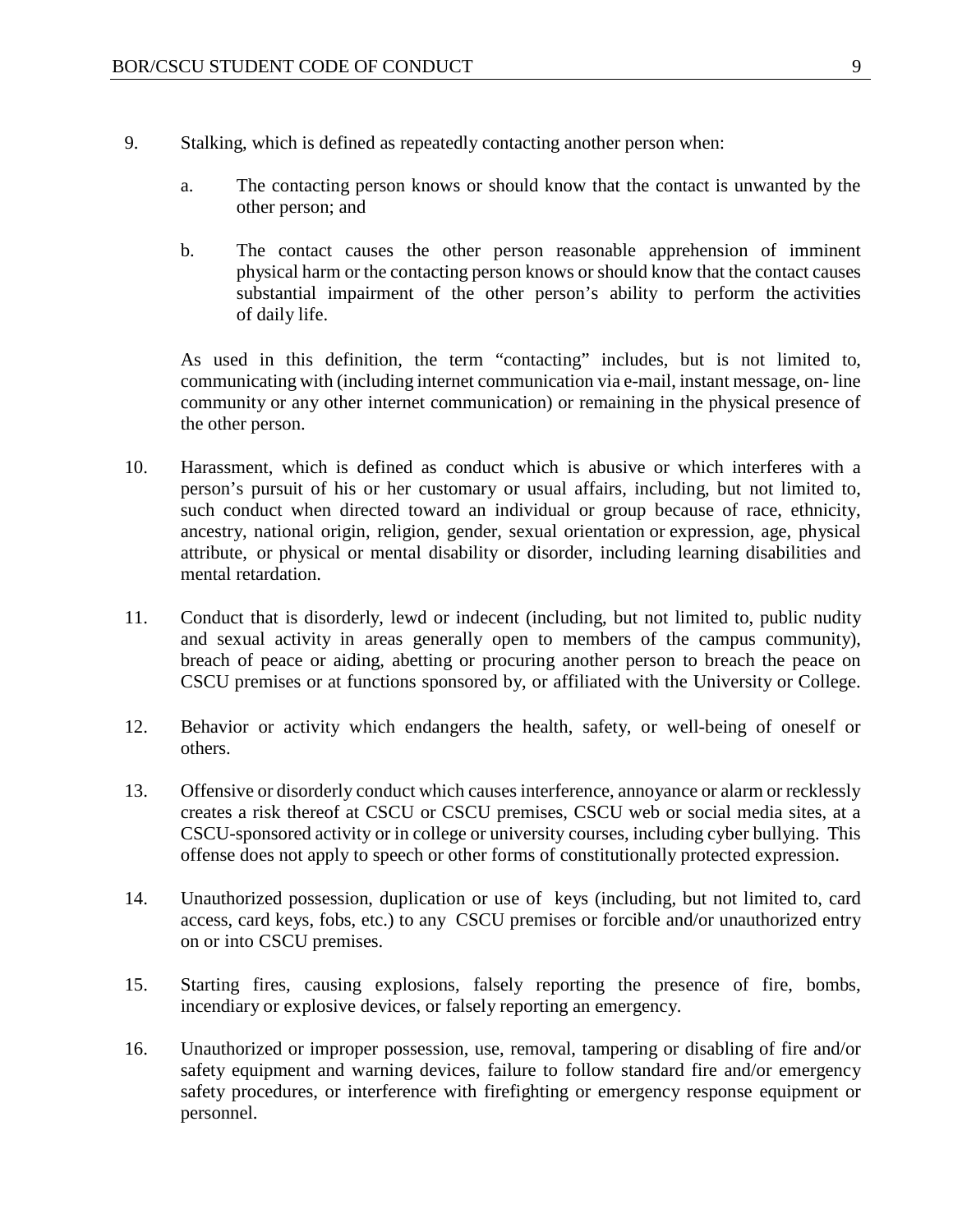- 17. Use, possession, purchase, sale or distribution of alcoholic beverages, except as expressly permitted by law and CSCU regulations. Alcoholic beverages may not, under any circumstances, be used by, possessed by, or distributed to any person under twenty-one (21) years of age.
- 18. Use, possession, purchase, sale, distribution or manufacturing of narcotics, controlled substances and/or drugs, including, but not limited to, marijuana and heroin, or drug paraphernalia, except as expressly permitted by law.
- 19. Use, possession or distribution of firearms, ammunition for firearms, other weapons or dangerous instruments, facsimiles of weapons or firearms, fireworks, explosives or dangerous chemicals. A dangerous instrument is any instrument, article or substance that, under the circumstances in which it is being utilized, is capable of causing death or serious physical injury. The possession of a deadly weapon or dangerous instrument on campus is strictly prohibited, even if such item is legally owned.
- 20. Gambling, including, but not limited to, promoting, wagering, receiving monies for wagering or gambling for money or property on CSCU premises.
- 21. Disruption or obstruction of any College or University function, activity or event, whether it occurs on or off the campus, or of any non-University or College function, activity or event which is authorized by the institution to occur on its premises.
- 22. Intentional obstruction of the free flow of pedestrian or vehicular traffic on CSCU premises or at University or College-sponsored or supervised functions or interference with entry into or exit from CSCU premises or with the free movement of any person.
- 23. Failure to comply with the directions of CSCU officials or law enforcement officers acting in the performance of their duties and/or failure to identify oneself to these persons when requested to do so.
- 24. Conduct that violates published BOR/CSCU policies, rules, and regulations, including, but not limited to, residence hall rules and regulations.
- 25. Conduct prohibited by any federal, state, and/or local law, regulation or ordinance.
- 26. Unauthorized use of CSCU property or the property of members of the CSCU Community or of CSCU Affiliates.
- 27. Theft, unauthorized use, or abuse of University or College computers and/or peripheral systems and networks, including, but not limited to:
	- a. Unauthorized access to CSCU computer programs or files;
	- b. Unauthorized alteration, transfer or duplication of CSCU computer programs or files;
	- c. Unauthorized use of another individual's identification and/or password;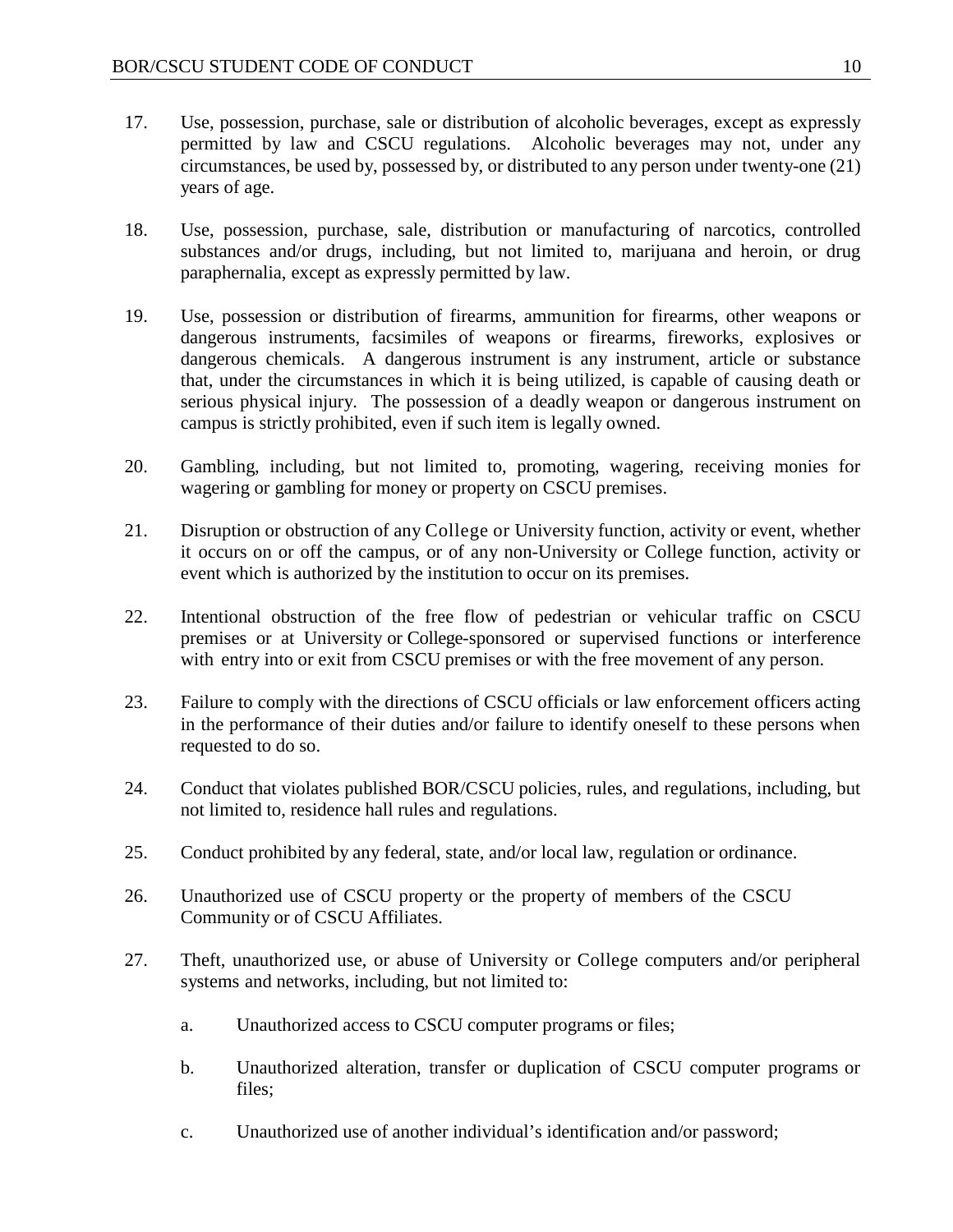- d. Deliberate disruption of the operation of CSCU computer systems and networks;
- e. Use of the Institution's computing facilities and resources in violation of copyright laws (including unauthorized peer-to-peer file sharing of copyrighted material, including, but not limited to, copyrighted music, movies, and software);
- f. Use of computing facilities and resources to send obscene messages (which are defined as messages which appeal mainly to a prurient, shameful or morbid interest in nudity, sex, excretion, sadism or masochism, go well beyond customary limits of candor in describing or representing such matters, and are utterly without redeeming social value); and
- g. Violation of the BOR Policy Statement on Acceptable and responsible use of Information Technology resources and/or any applicable BOR computer use policy.
- 28. Abuse of the CSCU conduct and disciplinary system, including but not limited to:
	- a. Failure to obey the notice from a Hearing Body or CSCU Official to appear for a meeting or hearing as part of the Student Conduct system;
	- b. Falsification, distortion, or intentional misrepresentation of information to a Disciplinary Officer or Conduct Administrator, or before a Hearing Body;
	- c. Initiation of a conduct or disciplinary proceeding knowingly without cause;
	- d. Disruption or interference with the orderly conduct of a disciplinary proceeding;
	- e. Attempting to discourage an individual's proper participation in, or use of, the disciplinary system;
	- f. Attempting to influence the impartiality of a Disciplinary Officer, Conduct Administrator or member of a Hearing Body prior to, and/or during the course of, the disciplinary proceeding;
	- g. Harassment (verbal or physical) and/or intimidation of a Disciplinary Officer, Conduct Administrator, or member of a Hearing Body prior to, and/or during the course of the disciplinary proceeding;
	- h. Failure to comply with the sanction(s) imposed under the Student Code; and
	- i. Influencing or attempting to influence another person to commit an abuse of the disciplinary system.

### <span id="page-11-0"></span>*PART E: HEARING PROCEDURES FOR SEXUAL MISCONDUCT, SEXUAL INTIMATE PARTNER, DOMESTIC VIOLENCE & STALKING REPORTS*

In addition to disciplinary procedures applicable to State University students in Section II, Community College students in Section III, or Charter Oak State College Students in Section IV, for any hearing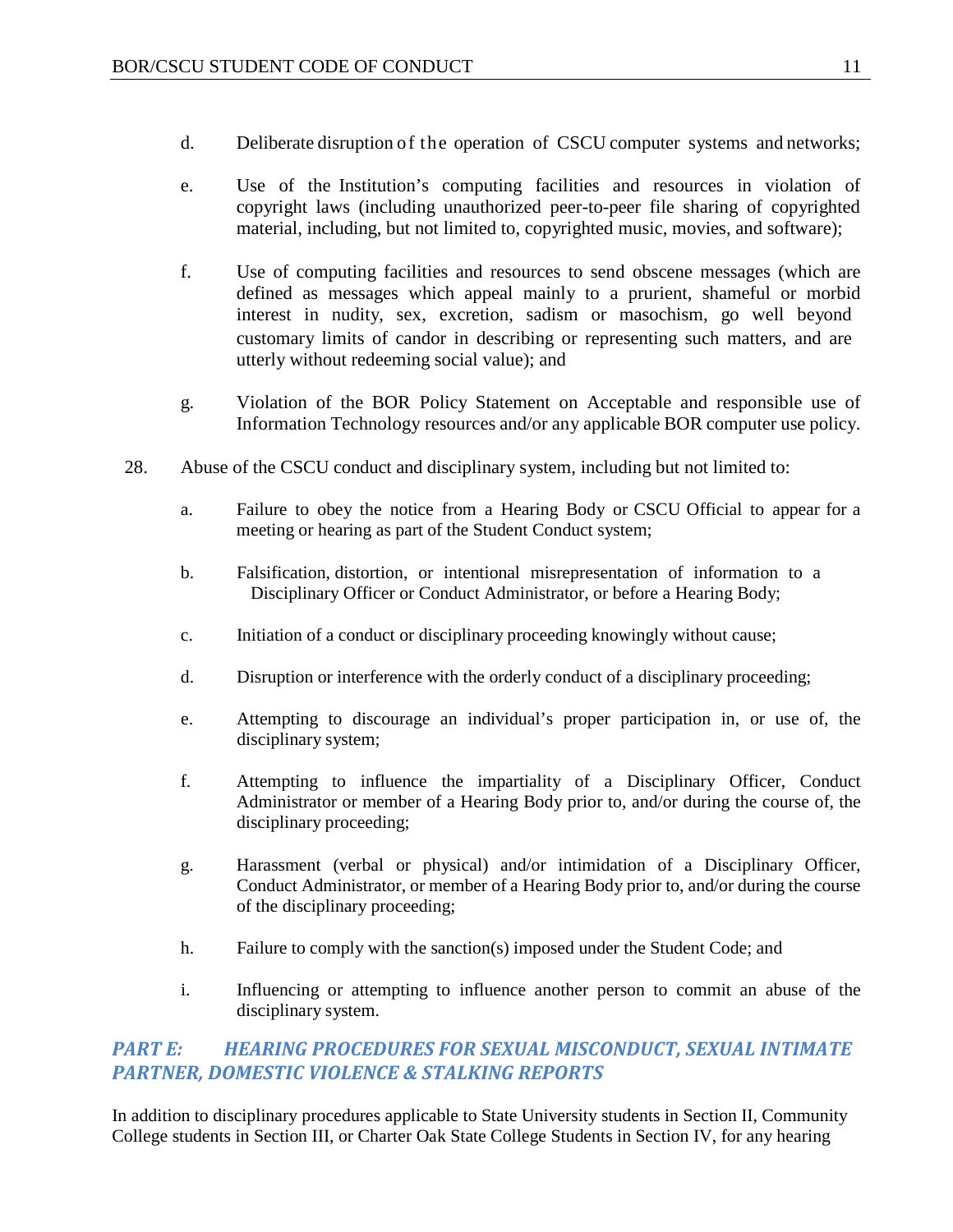conducted involving allegations of sexual misconduct, including sexual harassment, sexual assault, sexual exploitation, stalking and intimate partner violence the reported victim and the accused student shall each have the following rights::

- 1. At any meeting or proceeding, both the reported victim and accused student may be accompanied by an advisor or support person of the student's choice provided the advisor or support person does not cause a scheduled meeting or hearing to be delayed or postponed and provided an advisor or support person may not directly address the Hearing Body, question witnesses, or otherwise actively participate in the hearing process (or other proceeding or pertaining to a report of sexual misconduct);
- 2. The reported victim of sexual misconduct is entitled to request that disciplinary proceedings begin promptly;
- 3. Any hearing regarding an accusation of sexual misconduct shall (i) be fair, prompt and impartial; (ii) be conducted by a Hearing Body annually trained in issues relating to sexual misconduct (iii) use the preponderance of evidence (more likely than not ) standard; (iv) shall allow both the accused student and reported victim the opportunity to present evidence and witnesses on their behalf during any disciplinary proceeding; (v) shall provide both the accused student and the reported victim with equal access to any information that will be used during meetings and hearings; and (vi) invoke the standard of "affirmative consent<sup>[1](#page-12-0)</sup>" in determining whether consent to engage in sexual activity was given by all persons who engaged in sexual activity .
- 4. In accordance with the Family Educational Rights and Privacy Act (FERPA), the accused student and the reported victim have the right to keep their identities confidential;
- 5. Any reported victim shall be provided written notice of the decision of the Hearing Body at the same time as the accused student, normally within one (1) business day after the conclusion of the Hearing. In accordance with the Family Educational Rights and Privacy Act (FERPA) the notice to any reported victim of sexual misconduct shall contain only the following: the name of the accused student, the violation committed, if any, and any sanction imposed against the accused student.
- 6. The reported victim shall have the same right to request a review of the decision of the Hearing Body (appeal rights) in the same manner and on the same basis as shall the accused student; however, if a request for review by a reported victim is determined to be properly made and if the review determines there is sufficient grounds for altering the decision of the Hearing Body, among the other actions that may be taken as set forth above, the sanction of the hearing may also be increased. Notwithstanding the foregoing, in any hearing pertaining to sexual misconduct both the reported victim and the accused student are entitled to be simultaneously provided notice of any change in the results of the hearing prior to the time when the results become final as well as to be notified when such results become final.

<span id="page-12-0"></span> $\frac{1}{1}$ <sup>1</sup>The standard of "Affirmative Consent" is set forth in the BOR Sexual Misconduct Reporting, Support Services and Processes Policy and is incorporated herein by reference.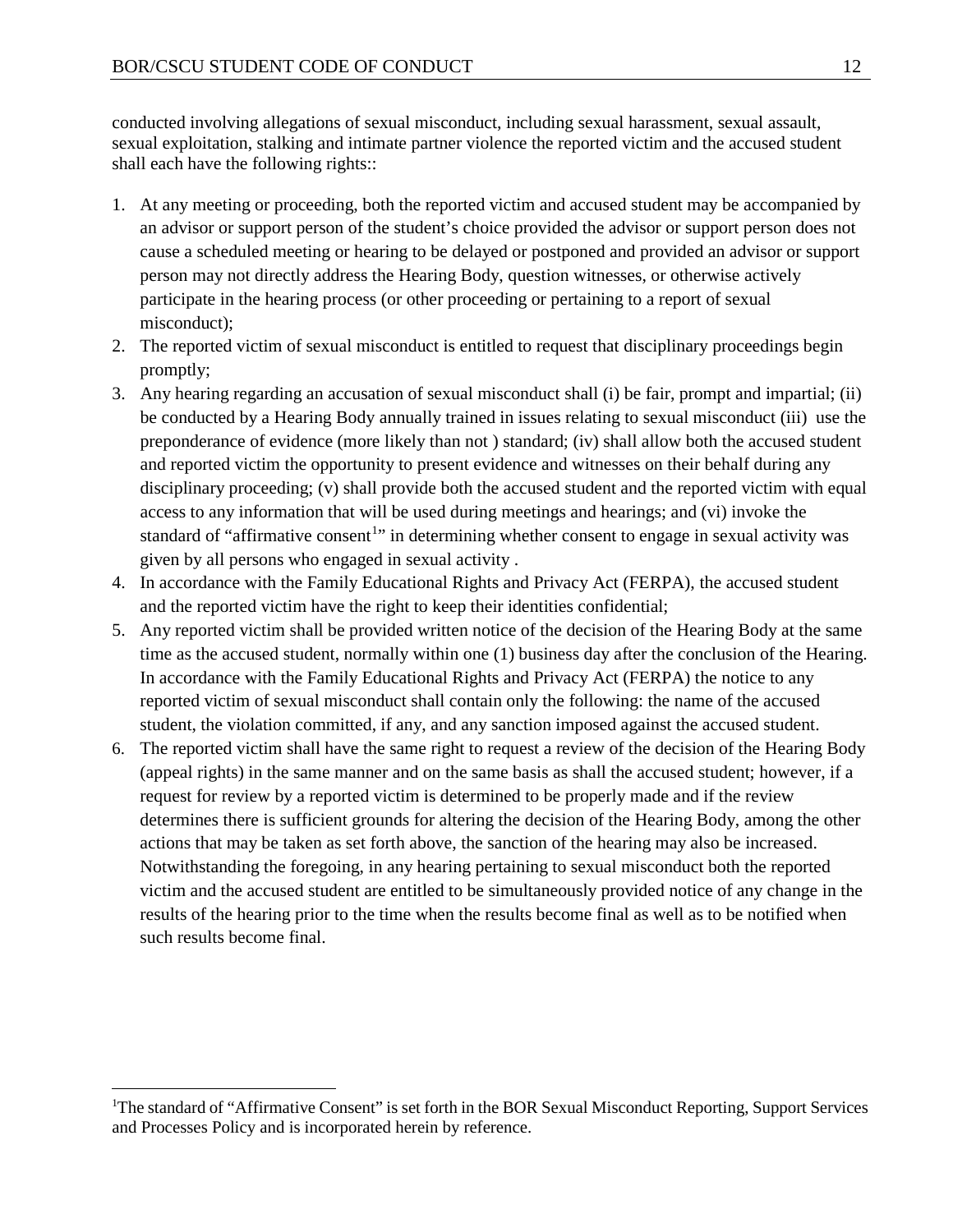#### <span id="page-13-0"></span>*PART F: CONDUCT AND DISCIPLINARY RECORDS*

The written decision resulting from an administrative conference or a hearing under this Code shall become part of the student's educational record and shall be subject to the provisions of the Family Educational Rights and Privacy Act (FERPA). A student's disciplinary record shall be maintained separately from any other academic or official file maintained by the Institution. Disciplinary records will be maintained for a period of five (5) years from the date of the incident, except that the sanction of expulsion shall be noted permanently.

While student education records are generally protected from disclosure by FERPA, there are a number of exceptions to this rule. Students should be aware that a record concerning his/her behavior while a student at the College or University may be shared with other colleges or universities to which the student may subsequently wish to transfer or be admitted. Similarly, prospective employers may require a student to provide access to his/her education records as part of the employment application process. A record of having been sanctioned for conduct that violates Section I.D. of the Code may disqualify a student for admission to another college or university, and may interfere with his/her selection for employment.

### <span id="page-13-1"></span>*PART G: INTERPRETATION AND REVISION*

Questions regarding the interpretation of this Code shall be referred to the University's and Charter Oak State College's Provost or a Community College's Dean of Students or their designees for the administration of the Non-Academic Misconduct portion of the Student Code and to the University's Vice President for Student Affairs, a Community College's Dean of Academic Affairs or Charter Oak State College's Provost or their designees for the administration of the Academic Misconduct portion of the Student Code.

This Code shall be reviewed and revised, if and as necessary, every five (5) years, or as directed by the President of the Board of Regents for Higher Education.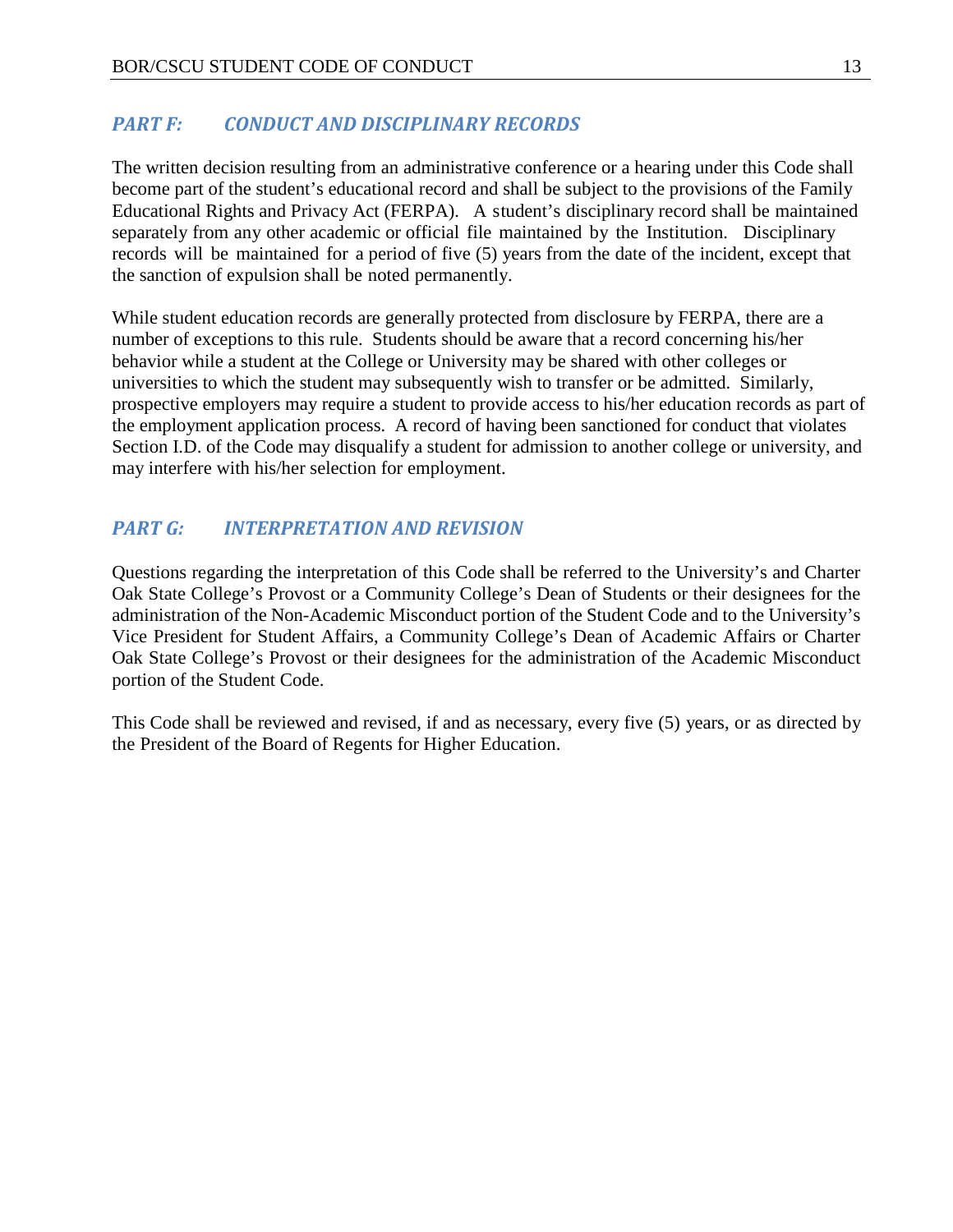# <span id="page-14-0"></span>**II. CONDUCT AND DISCIPLINARY PROCEDURES APPLICABLE TO STATE UNIVERSITY STUDENTS**

Procedures for University students differ from those procedures applicable to either the Community Colleges or Charter Oak State College. This is due to the environmental, cultural, and administrative differences within the types of the institutions comprising CSCU. Procedures for addressing allegations and sanctions regarding academic misconduct (as defined in Section I.D.1) for University Students as set for in this Section II of the Code.

#### <span id="page-14-1"></span>*PART A: DISCIPLINARY* **PROCEDURES - ACADEMIC MISCONDUCT**

1. Instructor's Role:

When the instructor of record or his or her designee believes that an act of academic misconduct has occurred, he or she shall notify the student of the allegation and save any evidence of such misconduct in its original form. (Copies of the Accused Student's work will be provided to the Student upon request.) In addition, the instructor shall not transmit a final grade to the Registrar until such time as the allegation(s) of academic misconduct are finally determined. Each institution shall establish implementation guidelines in accordance with this Code.

- 2. Information from Person Other than Student's Instructor: Any member of the CSCU Community may provide information which might lead to a complaint against a Student alleging academic misconduct.
- 3. The Academic Misconduct Hearing Board: There shall be an academic misconduct hearing board convened by the University's Disciplinary Officer to consider allegations of academic misconduct lodged against a Student. The University's disciplinary officer shall be a non-voting member of the board and act as convener.
- 4. Hearing Process: The Accused Student shall be afforded adequate notice of the allegation, an opportunity to discuss the allegation with the instructor, and adequate time to request and prepare for a hearing. All parties shall have an opportunity to be heard and a record of the proceedings shall be made. The decision of a hearing board shall be communicated in writing.
- 5. Sanctions: If the academic misconduct hearing board determines that the Accused Student is "Not Responsible," the board shall not impose any sanctions. The board shall so advise the Student's instructor and the instructor shall reevaluate the student's course grade in light of the Board's determination. If the academic misconduct hearing board determines that the Accused Student is "Responsible," the academic sanction set forth in the instructor's course syllabus shall be imposed.

The academic misconduct hearing board may make a recommendation to change the academic sanction imposed by the instructor on the basis of its hearing of the evidence of academic m isconduct. (Should the academic sanction not be changed pursuant to this recommendation, the University reserve the right to change the academic sanction.) Upon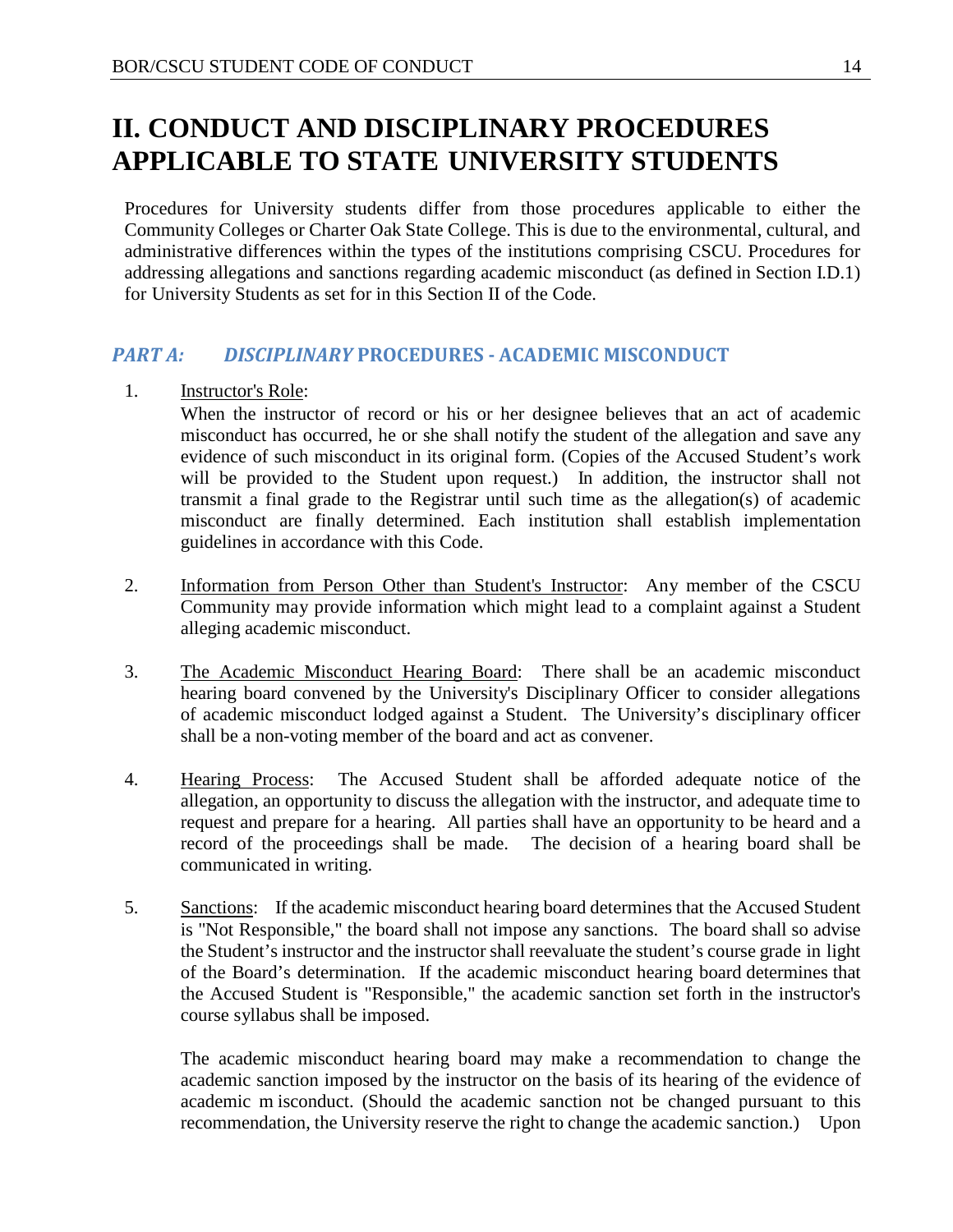consideration of the Accused Student's record of misconduct and/or the nature of the offense, the academic misconduct hearing board may impose additional non-academic sanctions in proportion to the severity of the misconduct. These sanctions may include the following: warning, written reprimand, discretionary sanctions, suspension and/or expulsion, as described in II.D of this Student Code of Conduct.

6. Appeals: The decision rendered by the academic misconduct hearing board may be appealed to the Provost/Academic Vice President, who shall review the record of the hearing, including any and all documents presented to the academic misconduct hearing board. An appeal shall be in writing and shall be delivered to the Provost/Academic Vice President within three (3) calendar days of receipt of the academic misconduct hearing board's written decision.

An appeal may be brought on any of four grounds: (a) a claim that error in the hearing procedure substantially affected the decision; (b) a claim that new evidence or information material to the case was not known at the time of the hearing; (c) a claim that the non-academic sanction(s) imposed were not appropriate for the violation of the Code for which the accused student was found responsible; and/or (d) a claim that the academic sanction imposed has resulted in a palpable injustice. The Provost/Academic Vice President shall have the right to deny an appeal not brought on any of the foregoing grounds. The decision rendered by the Provost/Academic Vice President shall be final and there shall be no further right of appeal.

#### <span id="page-15-0"></span>**PART B: DISCIPLINARY PROCEDURES - NONACADEMIC MISCONDUCT**

The following procedures shall be followed in addressing allegations of non-academic misconduct.

- 1. Providing Information leading to a Complaint: Any person may provide information leading to the filing of a complaint against a Student or a Student Organization alleging a violation of the Student Code. A complaint must be made in writing and submitted to the University's Disciplinary Officer or Conduct Administrator.
- 2. Disciplinary Proceedings Against a Student Charged with a Violation of Law and a Violation of the Code: University proceedings may be instituted against an Accused Student who has been charged with a violation of state or federal law for conduct which also constitutes a potential violation of this Code (that is, if both possible violations result from the same factual situation) without regard to the pendency of civil or criminal litigation in court or criminal arrest and prosecution. Proceedings under this Student Code may be carried out prior to, simultaneously with, or following the institution of civil or criminal court proceedings against the Accused Student. Determinations made or sanctions imposed under this Student Code shall not be subject to change because criminal charges arising out of the same facts giving rise to violation of University rules were dismissed, reduced, or resolved in favor of or against the criminal law defendant.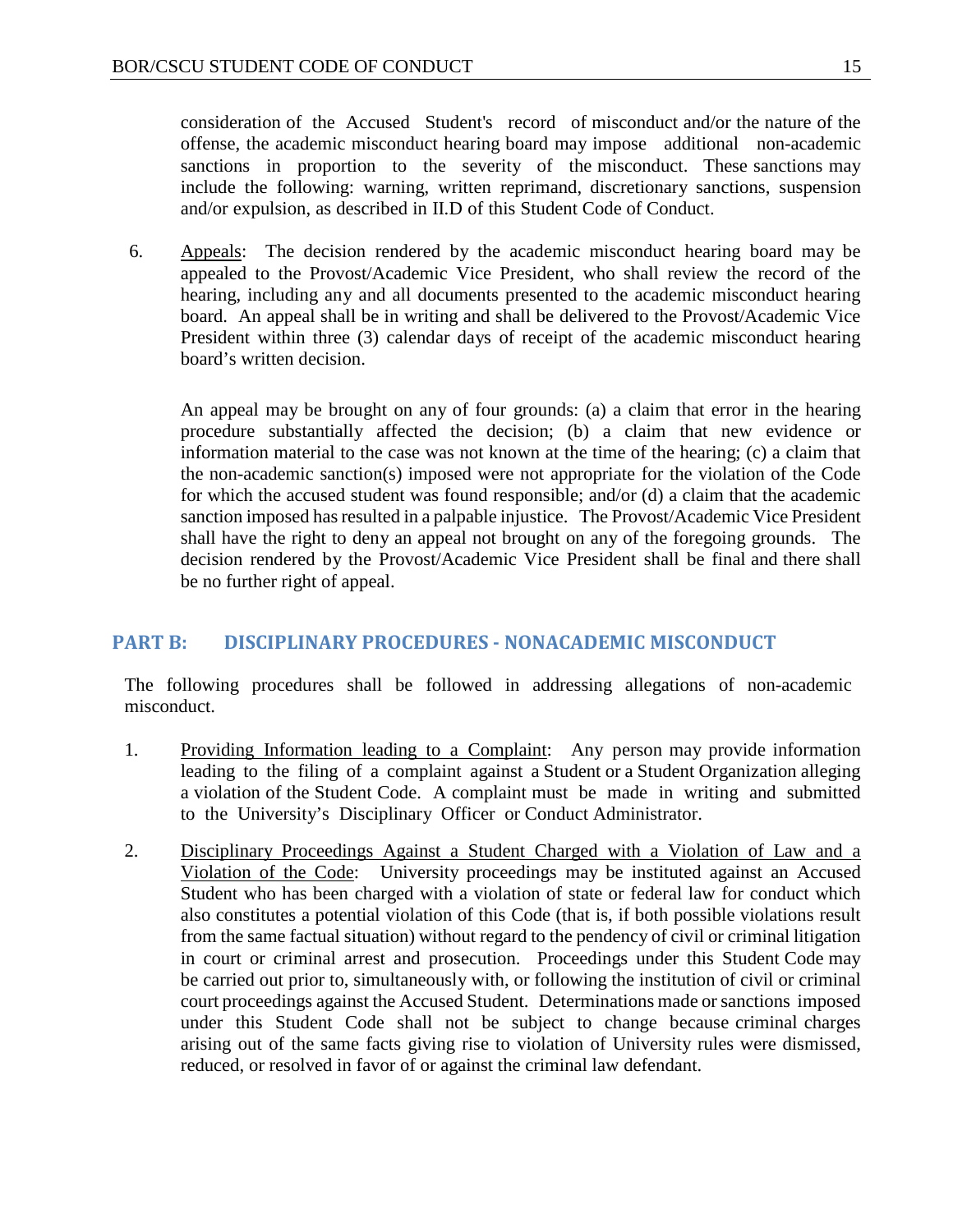- 3. Disciplinary Proceedings Against a Student Charged with Sexual Assault, Sexual, Intimate Partner, Domestic Violence or Other Sex Related Offense: See Section I.E
- 4. Pre-Hearing Investigation and Administrative Disposition:
	- a. The Disciplinary Officer or Conduct Administrator may conduct an investigation to determine if the charges have merit and/or if they can be disposed of administratively by mutual consent of the Accused Student and the Disciplinary Officer or Conduct Administrator. Such disposition shall be final and there shall be no subsequent proceedings. If the charges are not admitted and/or cannot be disposed of by mutual consent, the Disciplinary Officer or Conduct Administrator may also present the case for the University at any subsequent hearing, but if he or she does, he or she shall not serve as a member of the Hearing Body.
	- b. The Disciplinary Officer or Conduct Administrator may conduct an investigation to determine if there is reason to believe the student has committed a violation of any part of Section I.D. of the Code and, after considering both the possible violation and the prior conduct record of the student, if the Disciplinary Officer or Conduct Administrator determines that a sanction of less than residential hall separation or suspension or expulsion from the University is appropriate, the Disciplinary Officer or Conduct Administrator shall schedule an administrative conference with the student. The student shall be given reasonable notice of the time and place of the conference. At the administrative conference, the student shall have the opportunity to present information for the Disciplinary Officer's or Conduct Administrator's consideration. At the conclusion of the administrative conference, the Disciplinary Officer or Conduct Administrator shall determine whether it is more likely than not that the student has violated the Policy and, if so, impose a sanction less than residential hall separation, or suspension or expulsion from the University. The Disciplinary Officer or Conduct Administrator shall provide the student with a written explanation for the determination. The decision of the Disciplinary Officer or Conduct Administrator shall be final.
- 5. Hearing Bodies: A Student accused of misconduct has the right to be heard by an impartial Hearing Body. Any concern surrounding the impartiality of the Hearing Body or any member thereof will be referred to the Vice President for Student Affairs or his or her designee, who will review the matter and make a determination. Any Hearing regarding an accusation of sexual assault, sexual misconduct, intimate partner, domestic violence or other sex related offense or intimate partner violence shall be conducted by an impartial Hearing Body trained in issues relating to sexual assault, sexual violence, intimate partner, and domestic violence.
- 6. Hearing Procedures:
	- a. Notice of Hearing: Normally, a hearing will be conducted within ten (10) calendar days of the Accused Student being notified of the charges. Notice may be provided to the Accused Student by in-hand delivery, by registered mail, with delivery receipt attached or by certified mail, return receipt requested by University email or by overnight delivery with signature of recipient required. Should the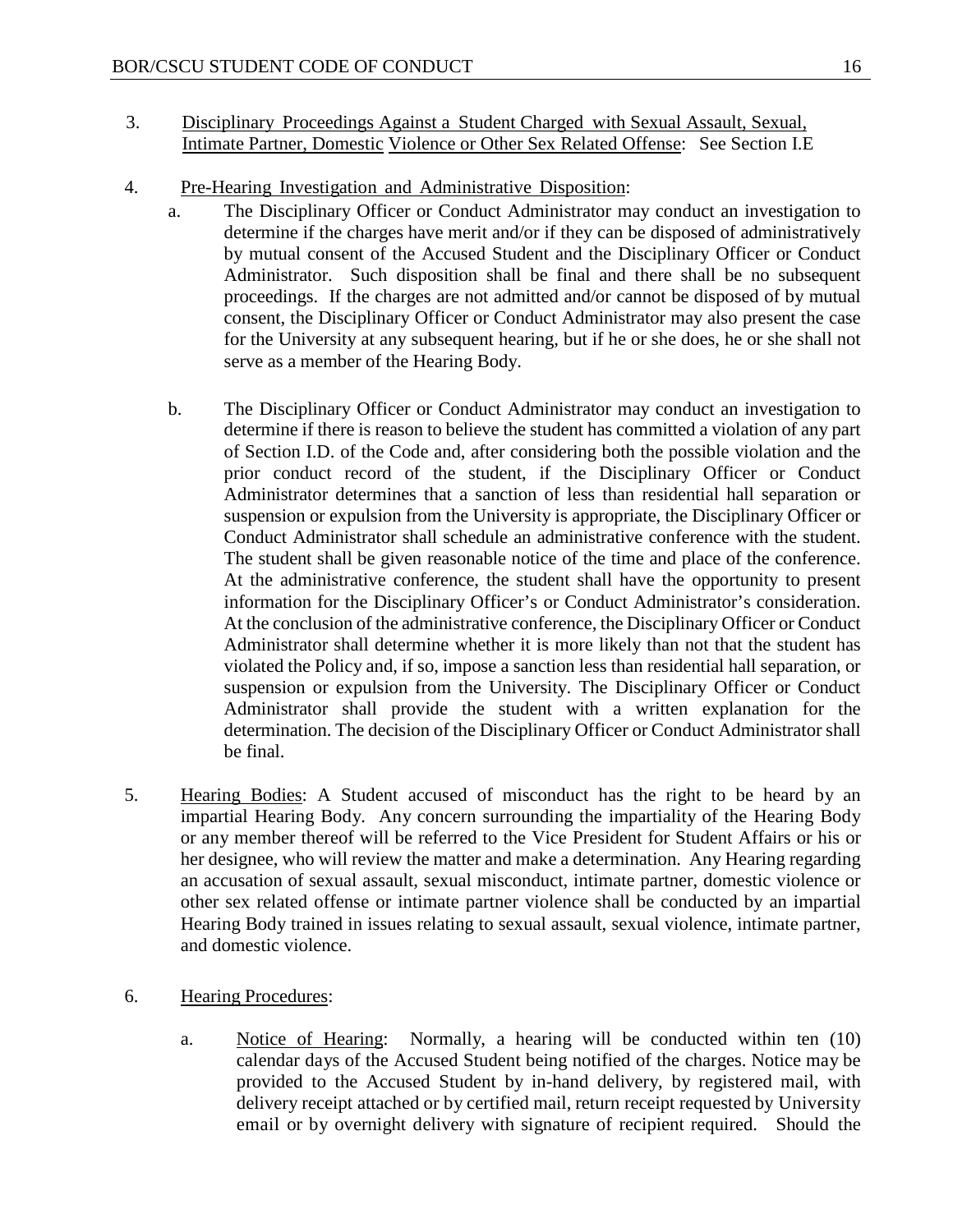Accused Student refuse to accept in-hand delivery, a written statement of the attempted delivery of the notice signed by the person attempting to make such delivery shall constitute notice. Should the Accused Student refuse to sign for registered or certified mail, the postal document indicating such refusal shall constitute notice.

The notice shall advise the Accused Student of each section of the Student Code alleged to have been violated and, with respect to each such section, a statement of the acts or omissions which are alleged to constitute a violation of the Code, including the approximate time when and the place where such acts or omissions allegedly occurred.

The Accused Student shall be afforded a reasonable period of time to prepare for the hearing, which period of time shall not be less than three (3) Calendar Days. The Accused Student, the Reporting Party and/or any alleged victim may request a delay of the hearing due to extenuating circumstances. Any decision to postpone the hearing shall be made by the Disciplinary Officer or Conduct Administrator or by the Hearing Body, or by the designee of the Vice President for Student Affairs.

b. Hearing: Hearings shall be closed, but the Hearing Body may, in its discretion, admit any person into the hearing room. The Hearing Body shall have the authority to discharge or to remove any person whose presence is deemed unnecessary or obstructive to the proceedings.

The Accused Student, the Reporting Party and any alleged victim shall have the right to be present at all stages of the hearing process except during the private deliberations of the Hearing Body and the presentation of sanctions. In hearings involving more than one Accused Student, the Hearing Body may determine that, in the interest of fairness, separate hearings should be convened.

In any Hearing alleging sexual assault, sexual, intimate partner, domestic violence or other sex related offense, any alleged victim and the Accused Student are entitled to:

- 1) be accompanied to any meeting or proceeding by an advisor or support person of their choice, provided that the advisor or support person does not cause a scheduled meeting to be delayed or postponed;
- 2) present evidence and witnesses on their behalf;
- 3) in accordance with the Family Educational Rights and Privacy Act (FERPA), to have their identities kept confidential.

In addition, the alleged victim of sexual assault, sexual, intimate partner, domestic violence or other sex related offense is entitled to request that disciplinary proceedings begin promptly.

c. Record of Hearing: When expulsion or suspension from the University or residence hall separation is a possibility, the University shall make a recording of the hearing. The recording shall be the property of the University. No other recordings shall be made by any person during the hearing. Upon request, the Accused Student may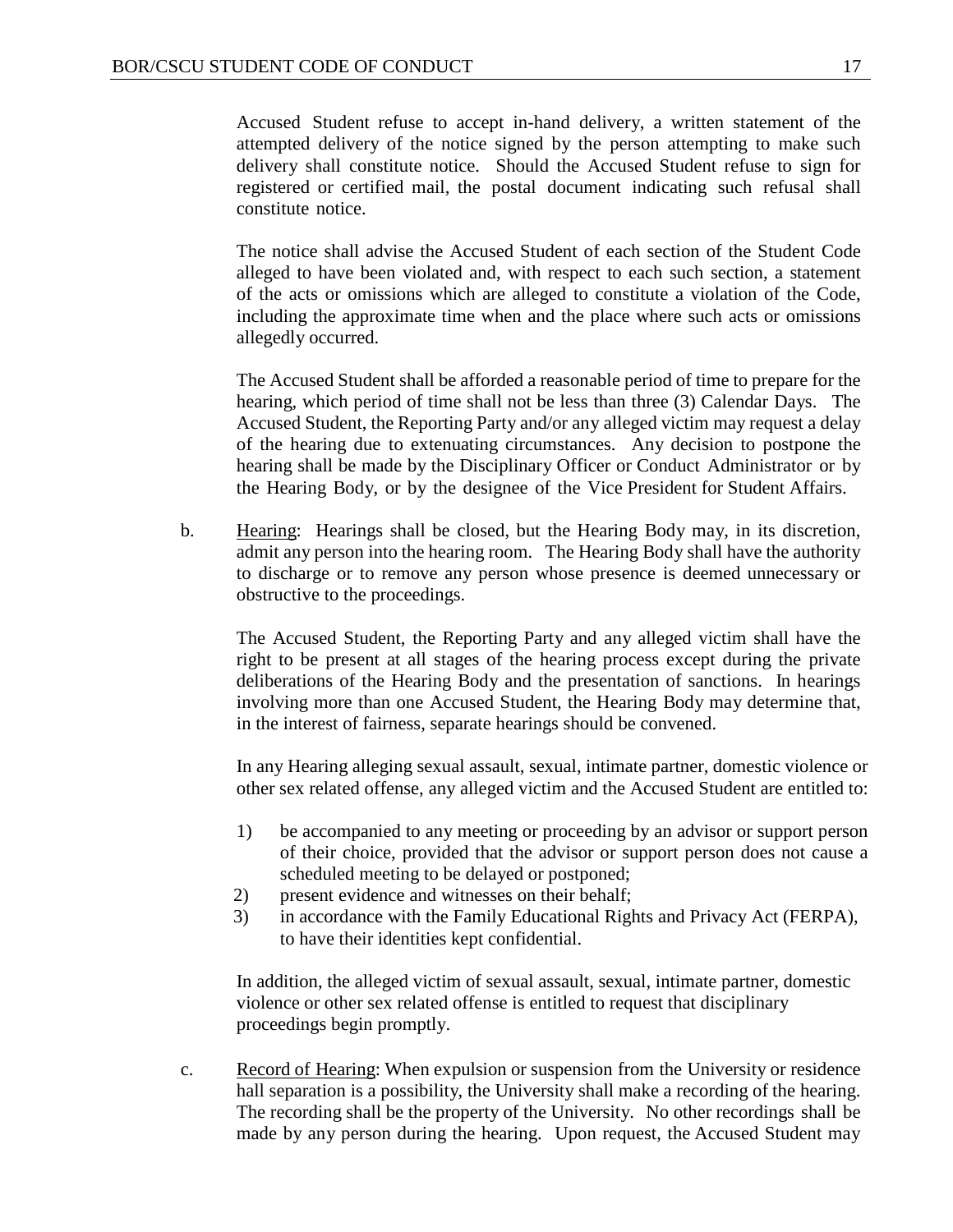review the recording in a designated University office in order to prepare for an appeal of the decision rendered by the Hearing Body. Further disclosure of the recording shall be governed by applicable state and federal law.

- d. Opportunity to Present a Defense: The Accused Student shall have the full opportunity to present a defense and information, including the testimony of witnesses, in his or her behalf. The Reporting Party and the Accused Student may question the statements of any person who testifies in a manner deemed appropriate by the Hearing Body. The Reporting Party and the Accused Student may make concluding statements regarding the charges made and the information presented during the hearing. The Hearing Body may question the Accused Student and the Reporting Party, any witness presented by the Accused Student or the Reporting Party, and any other witness(e)s the Hearing Body may choose to call to testify.
- e. Accused Student Can Choose Whether or Not to Testify in His or Her Own Defense: The Accused Student who is present at the hearing shall be advised by the Hearing Body that he or she is not required to testify, to answer questions, or to make any statement regarding the complaint or the allegations set forth in the complaint. Refusal to do so shall not be considered by the Hearing Body to constitute evidence of responsibility.
- f. Non-Appearance of Accused Student at Disciplinary Hearing: If an Accused Student does not appear at a disciplinary hearing, the Hearing Body shall enter a plea of "not responsible" on behalf of such student and the hearing shall proceed in the normal manner of hearing evidence, weighing facts, and rendering judgment. The failure of an Accused Student to appear at the disciplinary hearing shall not be considered by the Hearing Body to constitute evidence of responsibility.
- g. Advisors and Support Persons: The Reporting Party, any alleged victim, and the Accused Student shall each have the right to be accompanied by an Advisor and Support Person. The Advisor and the Support Person should be someone whose schedule allows attendance at the scheduled date and time for the disciplinary hearing because delays will not normally be allowed due to the scheduling conflicts of an Advisor or Support Person.
- h. Presentation of Evidence: Only evidence introduced at the hearing itself may be considered by the Hearing Body in determining whether it is more likely than not that the alleged violation was committed by the accused student.
- i. Evidence of Prior Convictions or Disciplinary Actions: Evidence of prior criminal convictions or University disciplinary actions may be presented to the Hearing Body only after a determination of responsibility has been made and only for consideration in connection with determining the sanction.
- j. Accommodation of Witnesses: The Hearing Body may accommodate concerns for the personal safety, well-being, and/or fears of confrontation of the Reporting Party, the Accused Student, and/or other witnesses during the hearing by providing separate facilities, by using a visual screen, and/or by permitting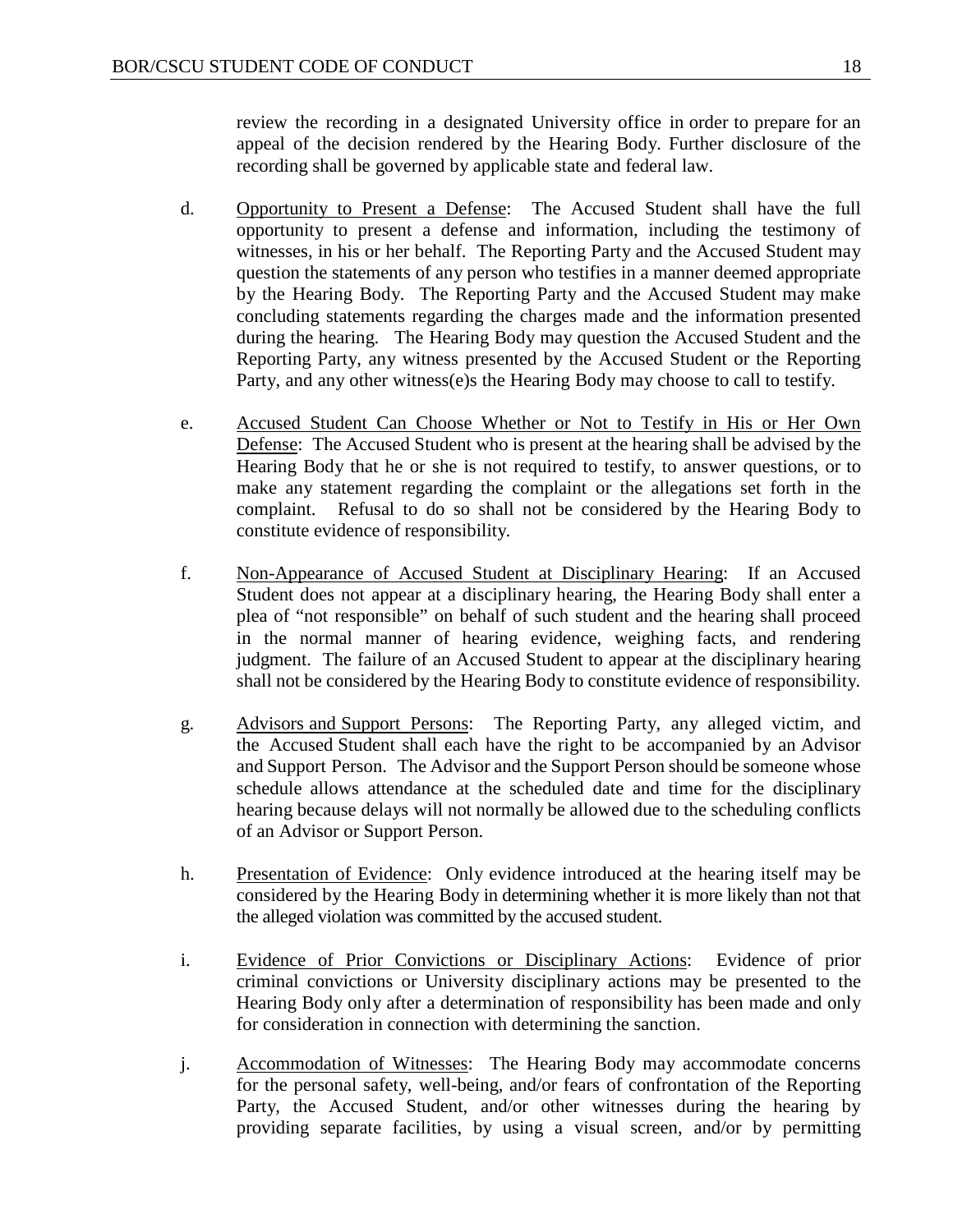participation by telephone, videophone, closed circuit television, video conferencing, videotape, audio tape, written statement, or other means, where and as determined in the sole judgment of the Hearing Body to be appropriate.

k. Written Notice of Decision: The Accused Student shall receive written notice of the decision of the Hearing Body that shall set forth the decision rendered, including a finding of "responsible" or "not responsible," and the sanctions imposed, if any. The decision of the Hearing Body, as well as the sanction(s) imposed, if any, generally will not be released to third parties without the prior written consent of the Accused Student. However, certain information may be released if and to the extent authorized by state or federal law.

With respect to Hearings alleging sexual assault, sexual, intimate partner, domestic violence or other sex related offense, any alleged victim shall receive written notice of the decision of the Hearing Body at the same time as the Accused Student, normally within one (1) business day after the conclusion of the Hearing.

In accordance with the Family Educational Rights and Privacy Act (FERPA) the notice to any alleged victim of sexual assault, sexual, intimate partner, domestic violence or other sex related offense shall contain only the following: the name of the student, the violation committed and any sanction imposed against the student.

- 6. Review: An Accused Student may request that the decision of the Hearing Body be reviewed by the Vice President for Student Affairs or his or her designee. A request for review must be made in writing to the Vice President for Student Affairs or his or her designee within three (3) Calendar Days of the Accused Student's receipt of the written notice of decision. For good cause shown, the Vice President for Student Affairs may extend the three-University Calendar Day limitation on filing a request for a review. An Accused Student may request only one review of each decision rendered by the Hearing Body. A decision reached as a result of an Administrative Disposition may not be reviewed.
	- a. Grounds for Review: The Accused Student has the right to request a review of the decision of the Hearing Body on the grounds that: (i) the procedures set forth in this Code were not followed and, as a result, the decision was substantially affected; (ii) the sanction(s) imposed were not appropriate for the violation of the Code for which the Accused Student was found responsible; and/or (iii) new information, sufficient to alter the decision, or other relevant facts were not brought out in the original hearing because such information and/or facts were not known to the Accused Student at the time of the original hearing. The review shall be limited to a review of the record except as required to explain the basis of new information.
	- b. Review Procedures: In order to prepare for the review, the Accused Student may review the recording of the original hearing in a designated University office but will not be permitted to remove the recording from that office or make copies. The review will not be heard by anyone involved in the initial hearing. The review shall be considered and a decision rendered within ten (10) Calendar Days of the filing of the request for review.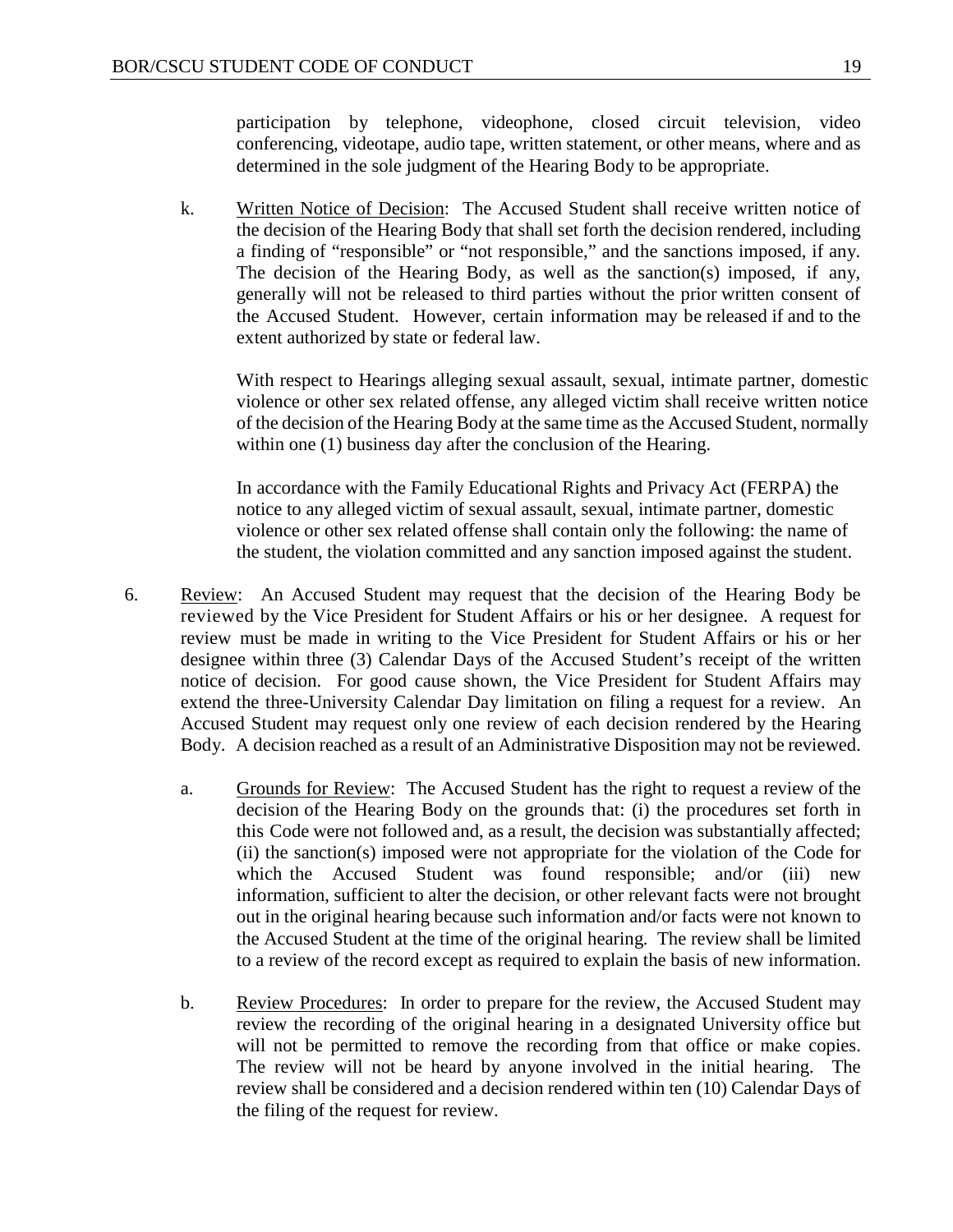If a request for review is granted, the matter shall be referred to the original Hearing Body for reconsideration of its original determination or to a newlyconstituted Hearing Body for a new hearing, or the sanction imposed may be reduced, as appropriate. If a request is not granted, the matter shall be considered final and binding upon all involved.

- c. Status of Student Pending Review: All sanctions imposed by the Hearing Body shall be and continue in effect pending the outcome of a review. Any request to delay the commencement of sanctions pending a review must be made by the Accused Student, in writing, to the Vice President for Student Affairs or his or her designee.
- d. With respect only to Hearings related to sexual assault, sexual, intimate partner, domestic violence or other sex offense, the alleged victim shall have the same right to request a review in the same manner and on the same basis as shall the Accused Student as set forth above; however, in such cases, if a review by any alleged victim is granted, among the other actions that may be taken as set forth above, the sanction of the Hearing may also be increased.

Upon review, if the decision or sanction of the disciplinary proceeding is changed, any alleged victim must be notified in writing of the change indecision or sanction at the same time that the Accused Student is notified.

#### <span id="page-20-0"></span>*PART C:* **INTERIM SUSPENSIONS AND RESIDENCE HALL SEPARATIONS**

In certain circumstances, the Vice President for Student Affairs, or his or her designee, may impose an interim suspension or residence hall separation on an Accused Student prior to the hearing before the Hearing Body.

1. Basis for Imposition of Interim Suspension or Residence Hall Separation: An interim suspension may be imposed upon an Accused Student only: (i) to ensure the safety and well-being of members of the University Community or preservation of University property; (ii) to ensure the Student's own physical or emotional safety and well-being; or (iii) if the student poses an ongoing threat of disruption of, or interference with, the normal operations of the University.

A residence hall separation may be imposed if a Student's continued presence will disrupt the academic and social well-being of the residential community. Residence hall separation is the removal of a student from the University residence hall in which he or she resides. Such separation may include a restriction of access to all or designate University residence halls. During the period of the separation, the removed Student shall not be permitted to enter the designated hall(s) as a guest of another resident.

An interim suspension or residence hall separation is not a sanction and will continue in effect only until such time as a hearing on the alleged violation has been completed.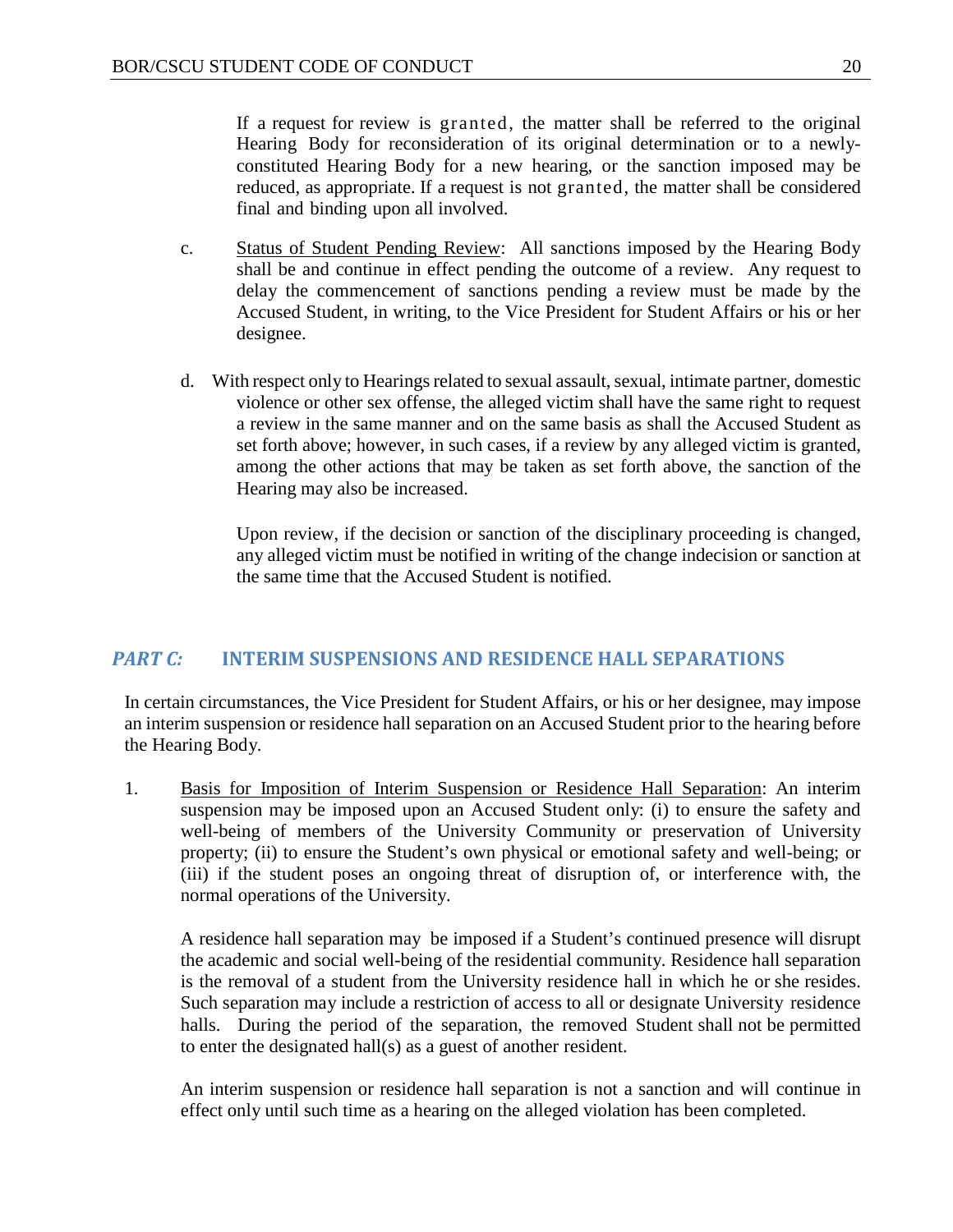- 2. Effect of Interim Suspension or Residence Hall Separation: During the interim suspension or residence hall separation, the removed Student shall be denied access to the residence halls and/or to the campus (including classes) and/or all other University activities or privileges for which the Student might otherwise be eligible, as the Vice President for Student Affairs, or his or her designee, may determine to be appropriate.
- 3. Procedure: The Accused Student shall be notified, either orally or in writing, of the pending imposition of an interim suspension or residence hall separation. Whenever possible prior to the imposition of the interim suspension or suspension, the affected Student will be afforded an opportunity to meet with the Vice President for Student Affairs, or his or her designee. Otherwise, the meeting will be held on the first Calendar Day that the Student is available.

At that meeting, the Accused Student will be advised of his/her reported behavior and be offered the opportunity to provide information upon which the determination may be based whether or not the Student engaged in conduct warranting an interim suspension or residence hall separation.

Any Student placed on an interim suspension will be given an opportunity to appear at an administrative conference or a formal hearing on the misconduct charges lodged against him or her in accordance with II.B.5 of this Code within ten (10) Calendar Days of being placed on such suspension, or as soon as practical after the Accused Student is prepared to participate in such a hearing.

### <span id="page-21-0"></span>*PART D:* **DISCIPLINARY SANCTIONS**

Sanctions which may be imposed for violations of the Student Code are listed below. In determining appropriate sanctions, the Hearing Body may take into consideration any and all prior violations of the Code for which the Accused Student was determined to be responsible. The Hearing Body shall have the authority to defer the imposition of any sanction when deemed appropriate. The University may withhold awarding a degree otherwise earned until the completion of the process set forth in this Student Code, including the completion of all sanctions imposed, if any.

- <span id="page-21-1"></span>**1. Sanctions Which May Be Imposed for Violations of the Code:** The following sanctions may be imposed, individually or in various combinations, on any student found to have violated the Student Code, and will be entered into the Student's disciplinary records. Notation of disciplinary sanctions shall be on file only in the appropriate office in the Division of Student Affairs and shall not be released without the written consent of the Student except to appropriate University enforcement personnel, University police, staff and administrators, or as required by law.
	- a. Warning: A disciplinary warning is a written notice to a Student advising him or her that specific behavior or activity constitutes a violation of the Code and that the repetition of such behavior will likely result in the commencement of more serious disciplinary action by the University.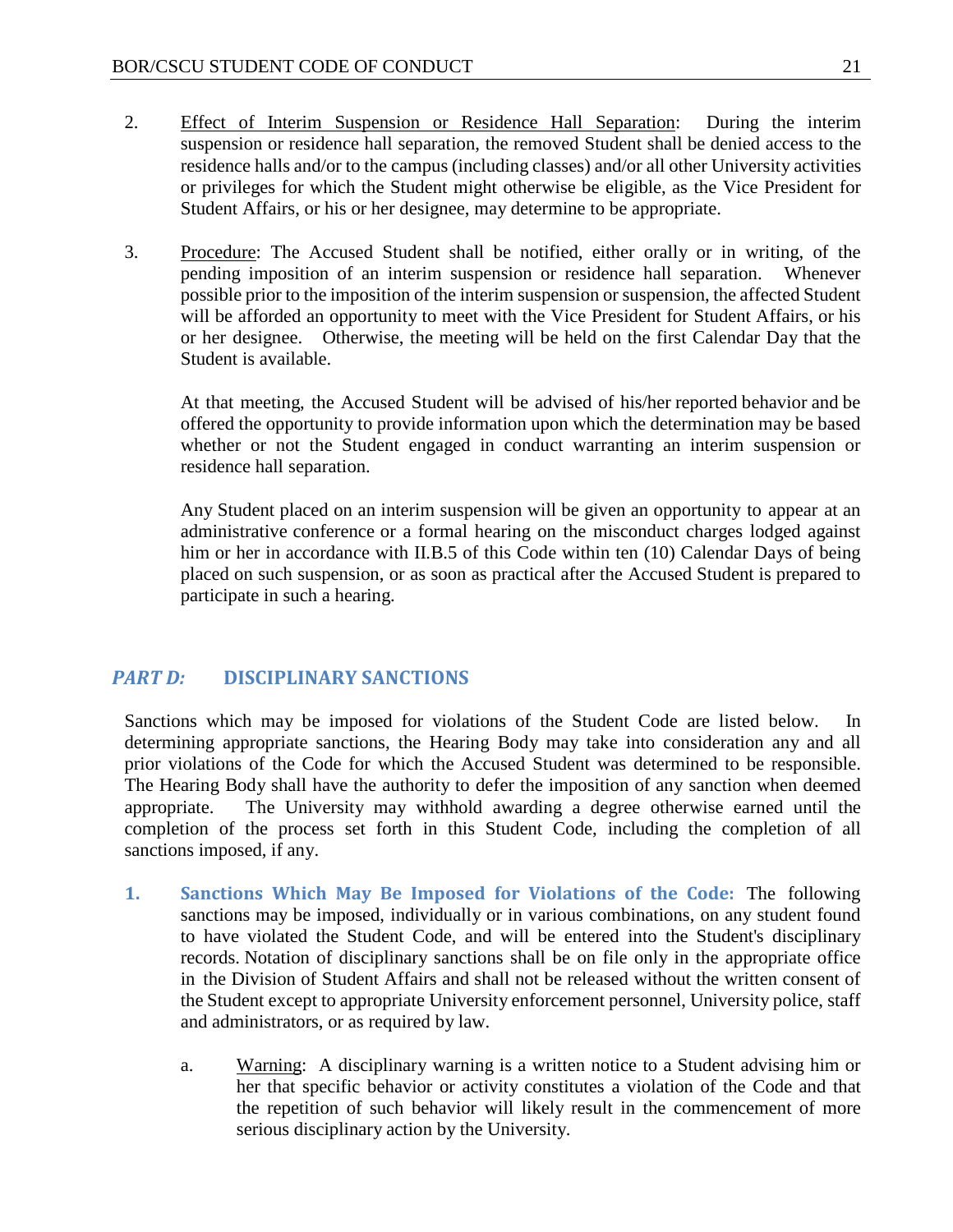- b. Fine: A sanction involving the imposition of a specified dollar amount due and payable by a specified date.
- c. Probation: Disciplinary probation is a designated period of time during which a Student is given the opportunity to modify unacceptable behavior and/or to complete specific assignments in an effort to regain full student privileges within University Community. Disciplinary probation may involve the imposition of certain restrictions and/or conditions upon the Student including, but not limited to, financial restitution, community service, fines, referral for professional services such as counseling, participation in educational programs, parental notification under limited circumstances, and ineligibility to participate in University activities or events. Periodic contact with a designated member of the University Community or non-college professional may be required. If the Student fully complies with the terms and conditions imposed in connection with the disciplinary probation, full student privileges will be restored to the student upon termination of the probationary period. Failure to comply with the terms

and conditions of the probation constitutes prohibited conduct that is separate from and in addition to the conduct for which the probation was imposed. A Student accused of violation of probation will be given due notice of the alleged violation and the procedures set forth in this Code shall be followed.

- d. Loss of Privileges: Denial of specified privileges for a designated period.
- e. Restitution: Compensation for loss, damage to real or personal property. This may take the form of appropriate service and/or monetary or material replacement.
- f. Discretionary Sanctions: Work assignments, essays, service to the University, or other related discretionary assignments, referral for professional services such as counseling, participation in educational programs, parental notification under limited circumstances, and ineligibility to participate in University activities or events. Periodic contact with a designated member of the University Community or noncollege professional may be required.
- g. Residence Hall Warning: A written notice to a Student advising him or her that specific behavior or activity constitutes a violation of the Code and that the repetition of such behavior will likely result in the commencement of more serious disciplinary action by the University.
- h. Residence Hall Probation: Residence hall probation is a designated period during which an Accused Student is given the opportunity to modify unacceptable behavior and/or to complete specific assignments in an effort to regain full student privileges within the residence hall in which the Student resides. Residence hall probation may include restrictions and/or conditions on the exercise of residence hall activities and privileges. Periodic contact with a designated member of the residence hall staff or professional may be required. If the Accused Student fully complies with the terms and conditions imposed in connection with the residence hall probation,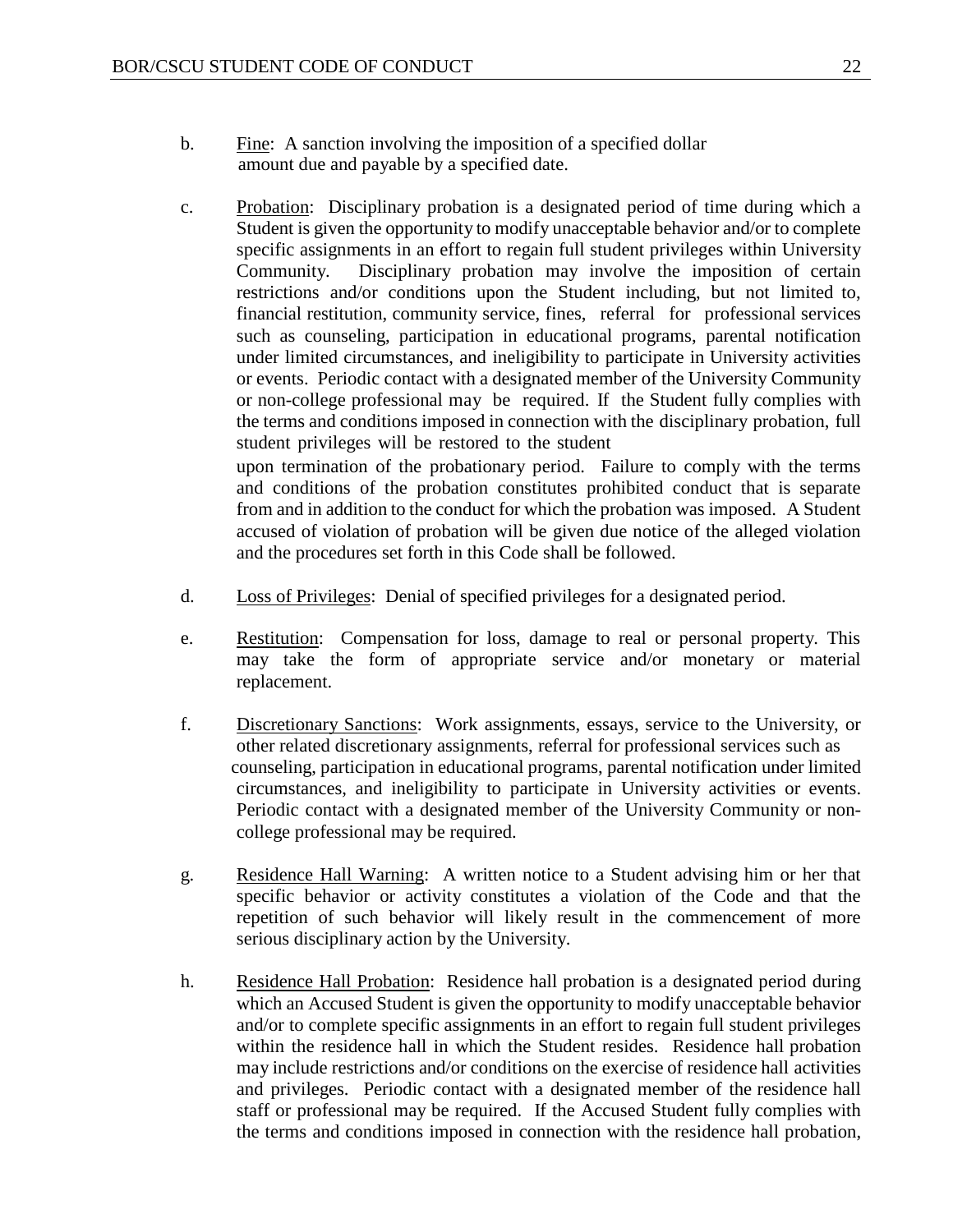full residence hall privileges will be restored to the Student upon termination of the probationary period. Failure to comply with the terms and conditions of the probation constitutes prohibited conduct that is separate from and in addition to the conduct for which the probation was imposed. A Student accused of violation of probation will be given due notice and the procedures set forth in this Code shall be followed.

- i. Residence Hall Separation: Separation of the Student from the residence halls for a definite period of time, after which the Student is eligible to return. Conditions for readmission may be specified.
- j. Residence Hall Expulsion: Permanent separation of the Student from the residence halls.
- k. Suspension: Suspension is temporary disciplinary separation from all universities among CSCU and the denial of all student privileges. Suspension shall be effective on the date that notice of the suspension is provided to the Accused Student, or later, if so stated in the notice, and shall prescribe the date and conditions upon which the Student may petition for readmission to the University. A Student separated from all universities within CSCU by suspension may under the terms of the suspension be excluded from the premises of all CSCU premises when in the judgment of the suspending authority, the Student's continued presence would constitute a danger to persons or property or a threat to the academic process. Notwithstanding the foregoing, the suspending authority of the suspended Student's home University or his or her designee may authorize a suspended student who has been excluded from all University premises to enter the premises of the student's home University for designated purposes.
- l. Expulsion: Expulsion is permanent disciplinary separation from all universities within CSCU and the denial of all student privileges. Expulsion shall be effective on the date that notice of expulsion is provided to the Accused Student, or later, if so stated in the notice. A student separated from all universities of CSCU by expulsion may under the terms of the expulsion be excluded from all CSCU Premises when in the judgment of the expelling authority the Student's presence would constitute a danger to persons or property or a threat to the academic process.
- <span id="page-23-0"></span>**2. Revocation of Admission and/or Degree**: Upon the recommendation of the Hearing Body, admission to or a degree awarded from the University may be revoked by the University, acting through its President (or his or her designee) for fraud, misrepresentation, or other violation of University standards in obtaining admission or the degree.
- <span id="page-23-1"></span>**3. Consequences of Failure to Comply with a Duly Assigned Sanction**: Failure to comply with sanctions which have been assigned through a formal judicial process may lead to one or more of the following consequences:
	- a. Denial of access to certain university services, including, but not limited to housing and parking;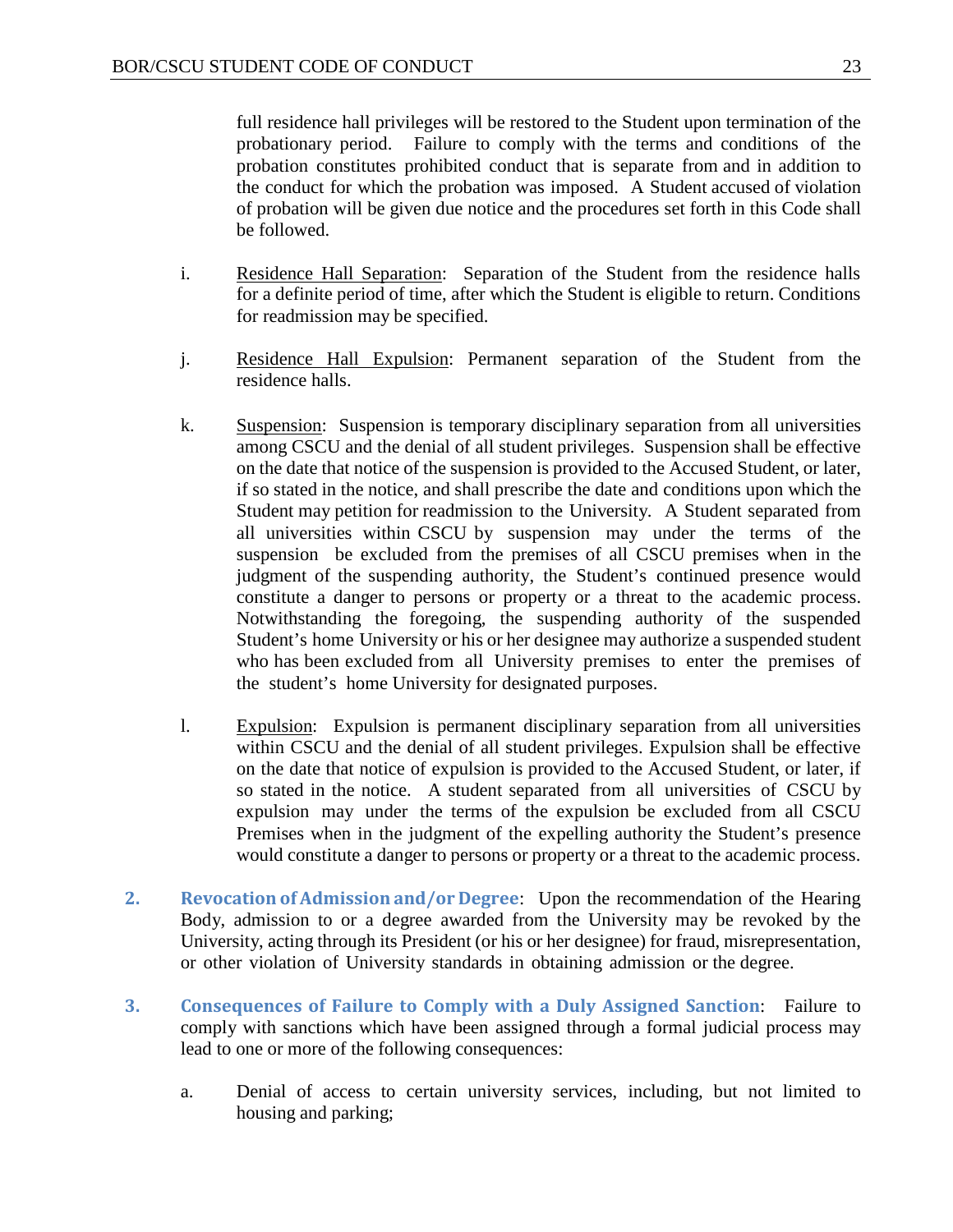- b. Denial of access to administrative processes, including, but not limited to, course add/drop, pre-registration, registration, and room selection; and/or
- c. Withholding of the privilege of participation in university sponsored activities and/or public ceremonies, or formal disciplinary charges under II.B hereof.

#### <span id="page-24-0"></span>**4. Sanctions Which May Be Imposed on Student Organizations**

- a. Sanctions: Those sanctions listed in subsections 1.a through f of Section II.D.
- b. Loss of recognition: Loss of recognition for a specified period of time results in the loss of privileges, such as the use of university space, access to student activity fee funding, and/or the privilege of functioning as a student organization. Loss of recognition for more than two  $(2)$  semesters shall require that an organization reapply for University recognition. Conditions for future recognition may be imposed by the hearing body.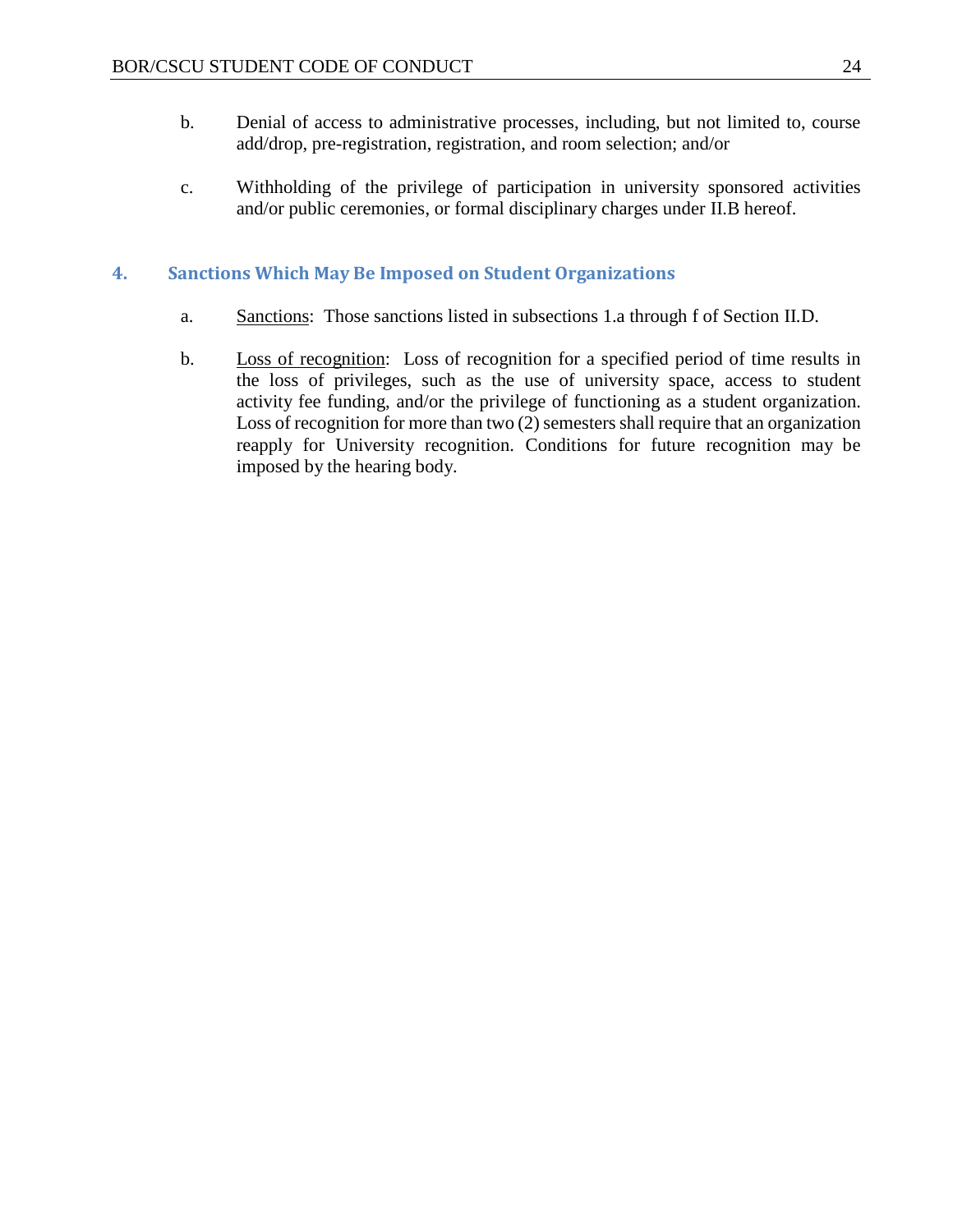# <span id="page-25-0"></span>**III. CONDUCT AND DISCIPLINARY PROCEDURES APPLICABLE TO COMMUNITY COLLEGE STUDENTS**

Procedures for Community College students differ from those procedures applicable to either the Universities or Charter Oak State College. This is due to the environmental, cultural and administrative differences within the types of the institutions comprising CSCU. Procedures for addressing allegations and sanctions regarding academic misconduct (as defined in Section I.D.1 above) for Community College Students as set for in this Section III of the Code.

#### <span id="page-25-1"></span>**PART A: DISCIPLINARY PROCEDURES (Academic and Non-Academic Misconduct)**

In regard to College Students, the following procedures shall govern the enforcement of the Code:

- 1. Information that a student may have violated the Code should be submitted to the Dean of Students, Dean of Academic Affairs or other designee of the President (hereinafter referred to as "the Dean"), normally within thirty (30) calendar days of the date of a possible violation or within thirty (30) calendar days of the date that the facts constituting a possible violation were known.
- 2. Upon receipt of information relating to a possible violation, the Dean may immediately place restrictions on or suspend a student on an interim basis if, in the judgment of the Dean, the continued presence of the student at the College or continued participation in the full range of college activities poses a danger to persons or property or constitutes an ongoing threat of disrupting the academic process.
	- a. "Interim restrictions" are limitations on the Student's participation in certain College functions and activities, access to certain locations on campus or access to certain persons, that do not prevent the Student from continuing to pursue his/her academic program. A Student upon whom the Dean has placed interim restrictions shall be afforded written reasons for the restrictions, as well as the time period during which the interim restrictions shall apply. The decision of the Dean regarding interim restrictions shall be final.
	- b. "Interim suspension" is the temporary separation of the Student from the College that involves the denial of all privileges, including entrance to College premises. Prior to imposing an interim suspension, the Dean shall make a good faith effort to meet with the Student. At this meeting, the Dean shall inform the Student of the information received and provide the Student an opportunity to present other information for the Dean's consideration. Based upon the information available at that time, the Dean shall determine whether the Student's continued presence on campus poses a danger to persons or property or constitutes an ongoing threat of disrupting the academic process. A Student suspended on an interim basis by the Dean shall be provided written reasons for the suspension and shall be entitled to an administrative conference or a hearing as soon as possible, normally within ten (10) calendar days from the date the interim suspension was imposed. The decision of the Dean regarding an interim suspension shall be final.
- 3. Following the imposition of interim restrictions or interim suspension, if any, the Dean shall promptly investigate the information received by meeting with individuals who may have knowledge of the matter, including the accused Student, and by reviewing all relevant documents.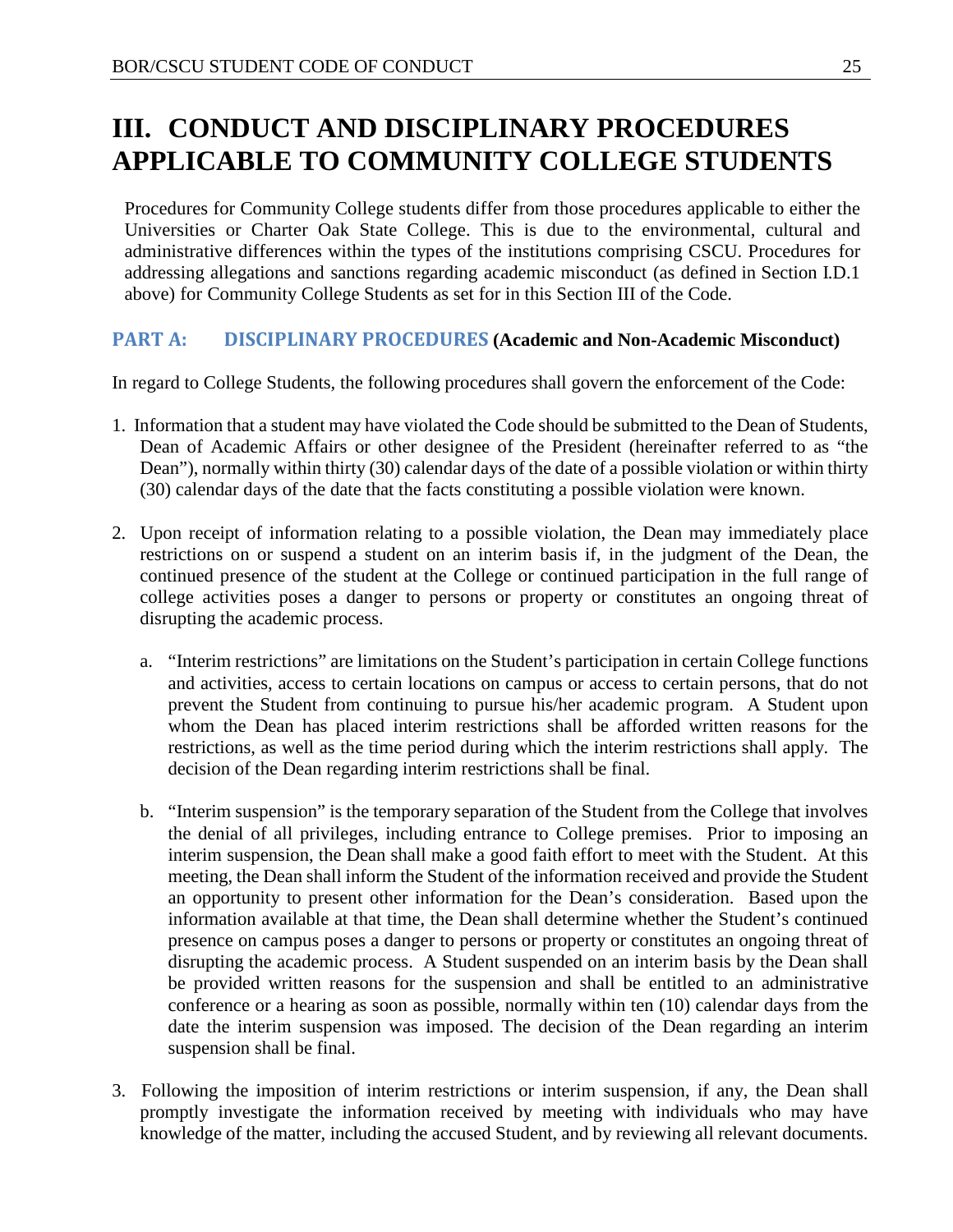If upon the conclusion of the Dean's investigation, the Dean determines that there is insufficient reason to believe the Student has committed a violation of any part of Section I.D. of this Policy, the Dean shall dismiss the matter and shall so inform the Student in writing.

- 4. If upon the conclusion of the Dean's investigation, the Dean determines that there is reason to believe the Student has committed a violation of any part of Section I. D. of this Code and, after considering both the possible violation and the prior conduct record of the Student, that a sanction of less than suspension or expulsion is appropriate, the Dean shall schedule an administrative conference with the Student. The Student shall be given reasonable notice of the time and place of the conference. At the administrative conference, the Student shall have the opportunity to present information for the Dean's consideration. At the conclusion of the administrative conference, the Dean shall determine whether it is more likely than not that the Student has violated the Policy and, if so, impose a sanction less than suspension or expulsion. The Dean shall provide the Student with a written explanation for the determination. The decision of the Dean shall be final.
- 5. If upon the conclusion of the Dean's investigation, the Dean determines that there is reason to believe the Student has committed a violation of any part of Section I.D. of this Code and, after considering both the violation and the prior conduct record of the Student, that a sanction of suspension or expulsion is appropriate, the Dean shall provide the Student with reasonable written notice of a meeting and shall inform the Student that his/her failure to attend the meeting or to respond to the notice may result in the imposition of the maximum permissible sanction. At the meeting, the Dean shall provide the Student with a written statement that shall include the following:
	- a. a concise statement of the alleged facts;
	- b. the provision(s) of Section I.D. that appear to have been violated;
	- c. the maximum permissible sanction; and
	- d. a statement that the student may resolve the matter by mutual agreement with the Dean, or may request a hearing by notifying the Dean in writing, which must be received by 5:00pm on the following business day.
- 6. If the Student requests a hearing, he/she is entitled to the following:
	- a. to be heard within five (5) days or as soon as reasonably possible, by an impartial party or panel whose members shall be appointed by the Dean;
	- b. if the Dean appoints an impartial panel, to have a Student on the panel if requested by the Student;
	- c. to appear in person and to have an advisor who not shall attend as a representative of the Student. However, if there is pending at the time of the hearing a criminal matter pertaining to the same incident that is the subject of the hearing, a lawyer may be present for the sole purpose of observing the proceedings and advising the Student concerning the effect of the proceedings on the pending criminal matter;
	- d. to hear and to question the information presented;
	- e. to present information, to present witnesses, and to make a statement on his or her behalf; and
	- f. to receive a written decision following the hearing.
- 7. As used herein, the term "impartial" shall mean that the individual was not a party to the incident under consideration and has no personal interest in the outcome of the proceedings. Prior to the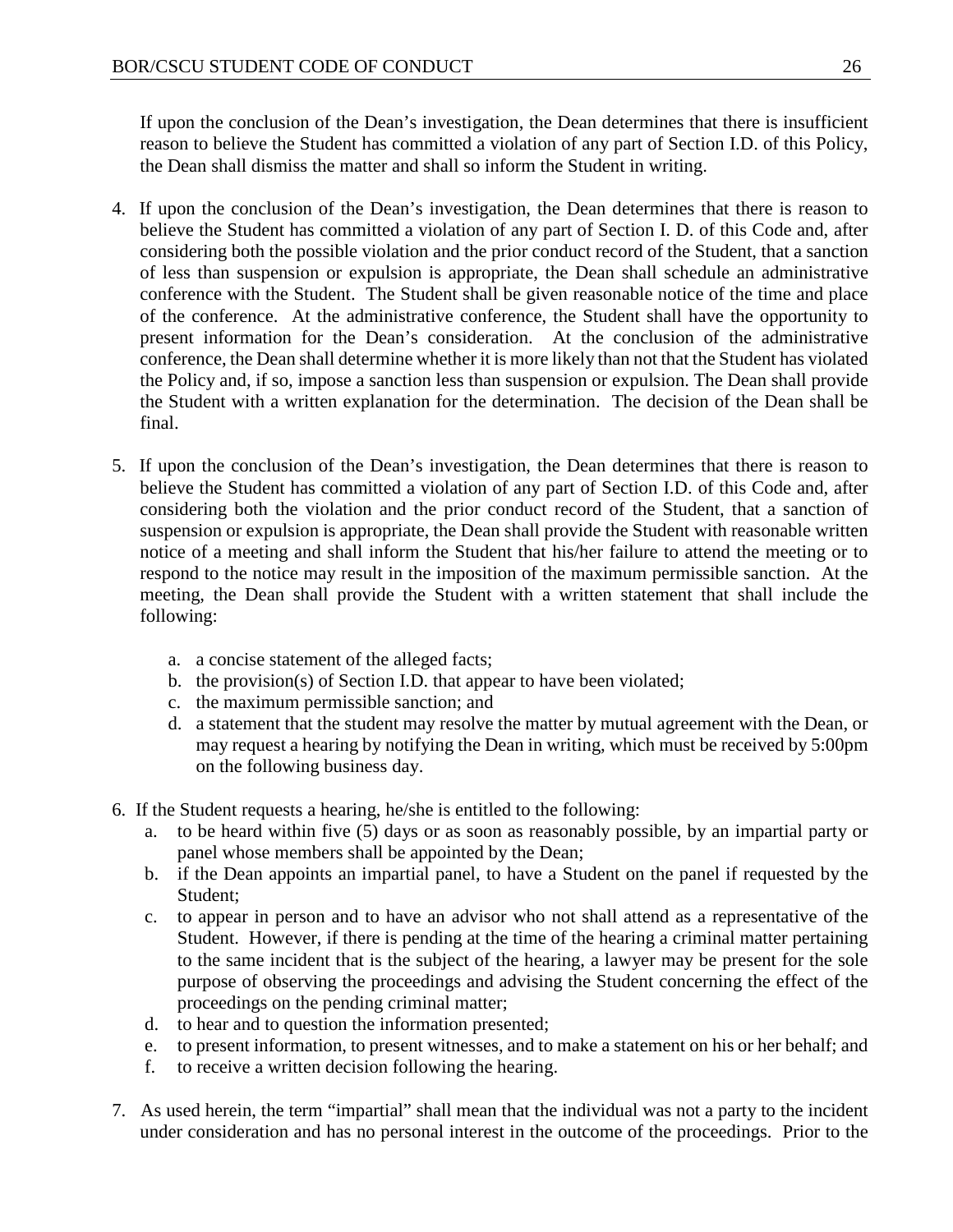commencement of the hearing, the Student who is subject to the hearing may challenge the appointment of an impartial party or panel member on the ground that the person(s) is (are) not impartial. The challenge shall be made in writing to the Dean and shall contain the reasons for the assertion that the person(s) is (are) not impartial. The decision of the Dean shall be final.

- 8. The written decision of the impartial party or panel shall specify whether, based on the information presented, it is more likely than not that the Student committed the violation(s) reported and shall state the sanction to be imposed, if any. The written decision shall be provided to the Student.
- 9. Sanctions imposed by an impartial party or panel are effective immediately. The President may, for good cause, suspend imposition of the sanctions imposed by the impartial party or panel to allow the Student time to prepare a written request for review. If a written request is received, the President may continue to suspend imposition of the sanctions until he has reviewed and acted on the Student's request.
- 10. A written request for review of the decision of the impartial party or panel must be received by the President within three (3) calendar days after the Student is notified of the decision and must clearly identify the grounds for review. The review by the President is limited to the record of the hearing, the written request, and any supporting documentation submitted with the request by the Student. The decision of the impartial party or the panel shall be upheld unless the President finds that:
	- a. a violation of the procedures set forth herein significantly prejudiced the Student; and/or
	- b. the information presented to the impartial party or panel was not substantial enough to justify the decision; and/or,
	- c. the sanction(s) imposed was (were) disproportionate to the seriousness of the violation.
- 11. Decisions under this procedure shall be made only by the college officials indicated.

## <span id="page-27-0"></span>*PART B:* **DISCIPLINARY SANCTIONS**

The prior conduct record of a Student shall be considered in determining the appropriate sanction for a Student who has been found to have violated any part of Section I.D. of this Code. Sanctions shall be progressive in nature; that is, more serious sanctions may be imposed if warranted by the prior conduct record of the Student.

A "sanction" may be any action affecting the status of an individual as a Student taken by the College in response to a violation of this Policy, and for the purposes of this Section III of the Code include but are not limited to the following:

- 1. "Expulsion" is a permanent separation from the College that involves denial of all Student privileges, including entrance to College premises;
- 2. "Suspension" is a temporary separation from the College that involves denial of all Student privileges, including entrance to college premises for the duration of the suspension, and may include conditions for reinstatement;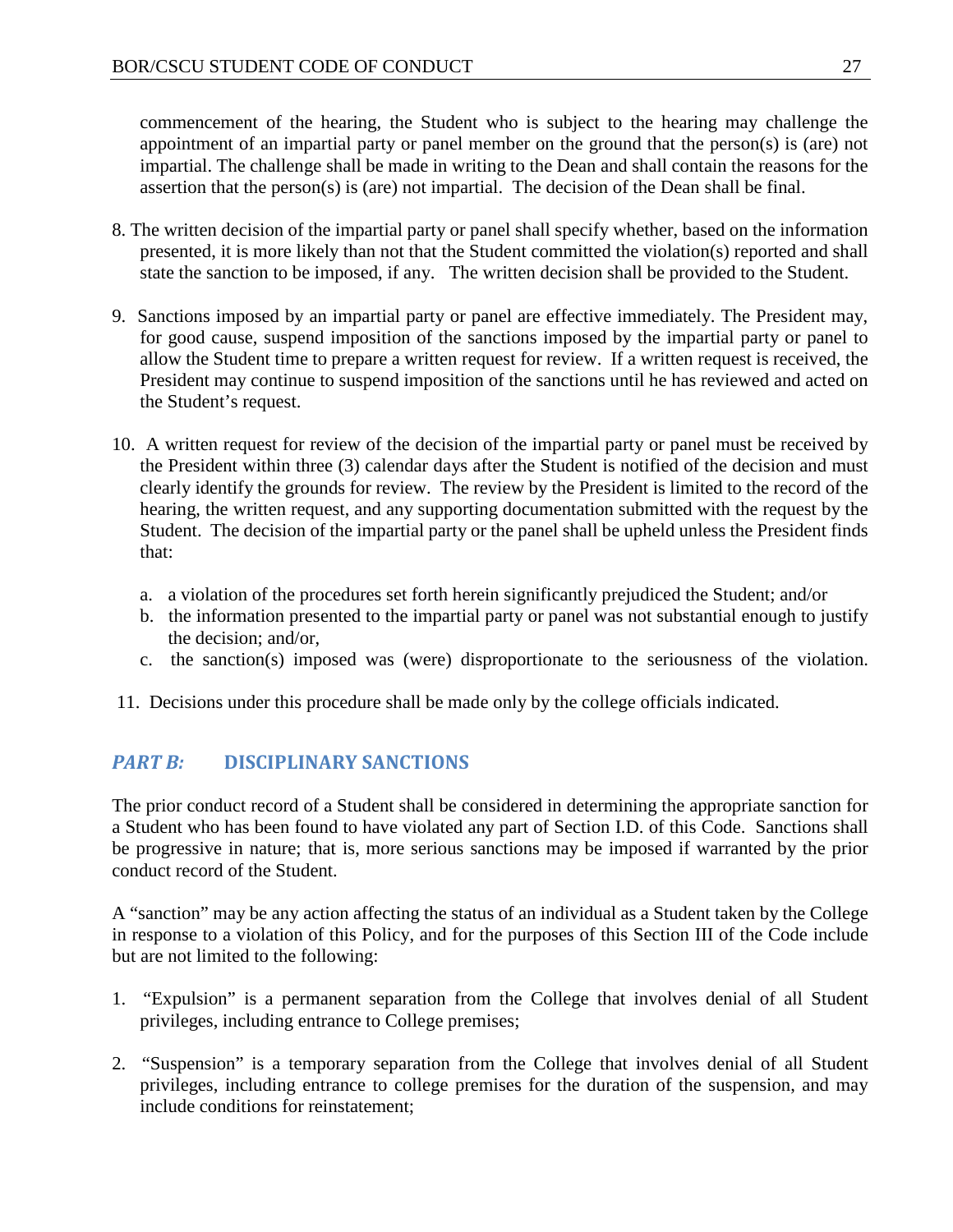- 3. "Removal of College Privileges" involves restrictions on Student access to certain locations, functions and/or activities but does not preclude the Student from continuing to pursue his/her academic program;
- 4. "Probation" is a status that indicates either (a) serious misconduct not warranting expulsion, suspension, or removal of College privileges, or (b) repetition of misconduct after a warning has been imposed;
- 5. A "Warning" is a written notice to the Student indicating that he or she has engaged in conduct that is in violation of Section I.D. of this Code and that any repetition of such conduct or other conduct that violates this Code is likely to result in more serious sanctions;
- 6. "Community Restitution" requires a Student to perform a number of hours of service on the campus or in the community at large.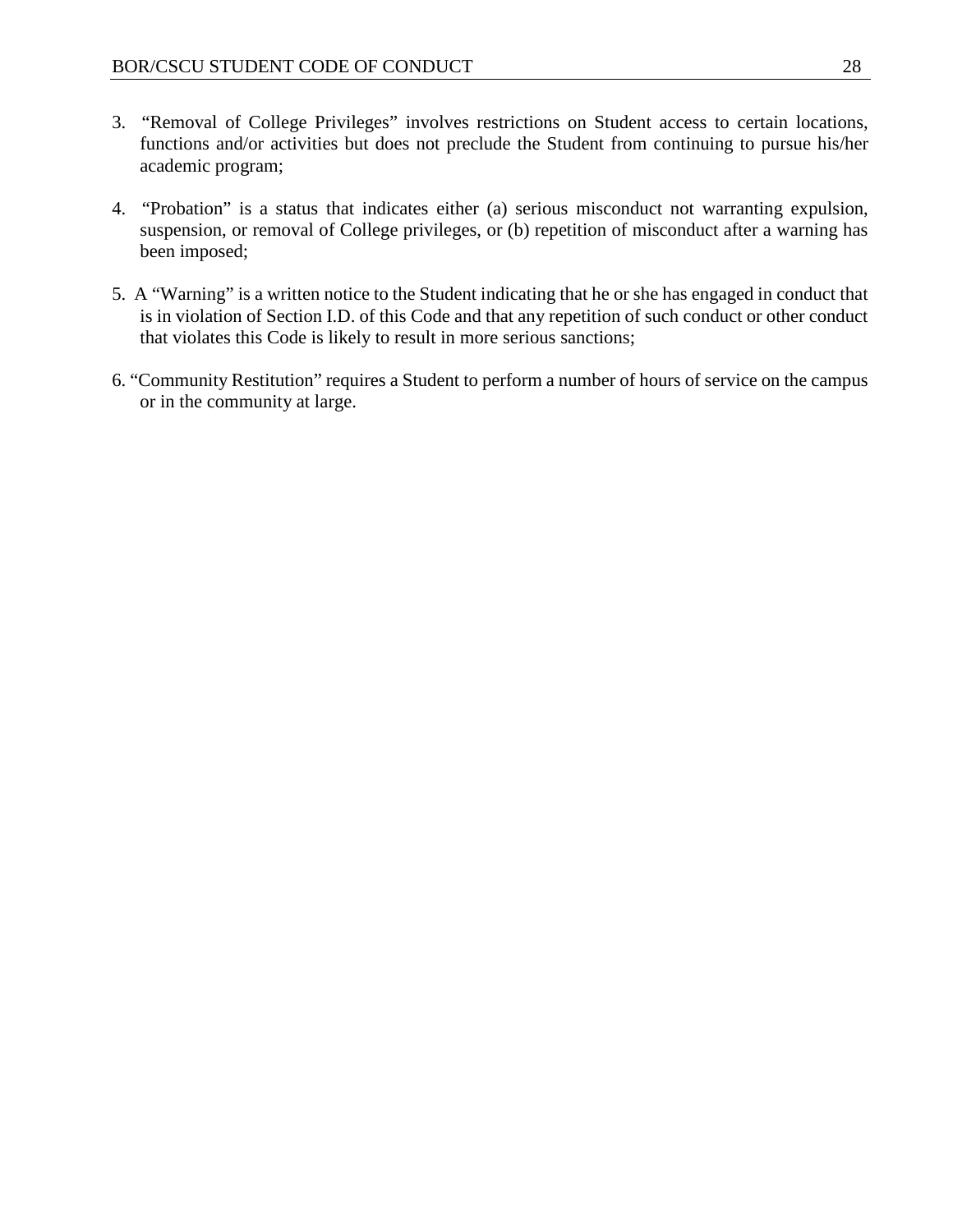# <span id="page-29-0"></span>**IV. CONDUCT AND DISCIPLINARY PROCEDURES APPLICABLE TO CHARTER OAK STATE COLLEGE STUDENTS**

Procedures for Charter Oak State College students differ from those procedures applicable to either the Community Colleges or the Universities. This is due to the environmental, cultural, and administrative differences within the types of the institutions comprising CSCU. Procedures for addressing allegations and sanctions regarding academic misconduct (as defined in Section I.D.1 above) for Charter Oak State College Students as set for in this Section IV of the Code.

## <span id="page-29-1"></span>*PART A:* **RIGHTS AND RESPONSIBILITIES OF HEARING PARTICIPANTS**

Hearing participants may include the accused student(s), a complainant, witnesses, support person(s), and the members of the hearing body.

The complaining party, any alleged victim, and the student who has been charged shall each have the right to:

- 1. Be notified of all charges.
- 2. Review any written complaint(s) submitted in support of the charge(s).
- 3. Be informed of the hearing process.
- 4. Request a delay of a hearing due to extenuating circumstances.
- 5. Be accompanied by an advisor or support person during the hearing.
- 6. Be present at all stages of the hearing process except during the private deliberations of the hearing body.
- 7. Submit a written statement regarding the incident.
- 8. Give a personal statement.
- 9. Question all statements and other information presented at the hearing.
- 10. Present information and witnesses when deemed appropriate and relevant by the hearing body.
- 11. Be informed of the finding(s) as well as any sanctions imposed.
- 12. Present a personal or community impact statement to the hearing body upon a finding of "Violation."

In addition to the above-mentioned rights, a student who has been charged with a violation of the Student Code of Conduct shall have the right to:

- 1. Be notified of the proposed information to be presented and to know the identity of witnesses who have been called to speak at the hearing when the Chair of the disciplinary hearing knows such information.
- 2. Request an alternate hearing panel member when there is reasonable cause to believe that the hearing panel will be unable to conduct an impartial hearing.
- 3. Be presumed not to be in "violation" of the code unless the facts presented at the hearing prove otherwise.
- 4. Deny or admit violating the Code of Conduct.
- 5. Decline to give a personal statement.
- 6. Present Character Witnesses, if appropriate.
- *7.* Receive a written notice of the sanction(s) imposed.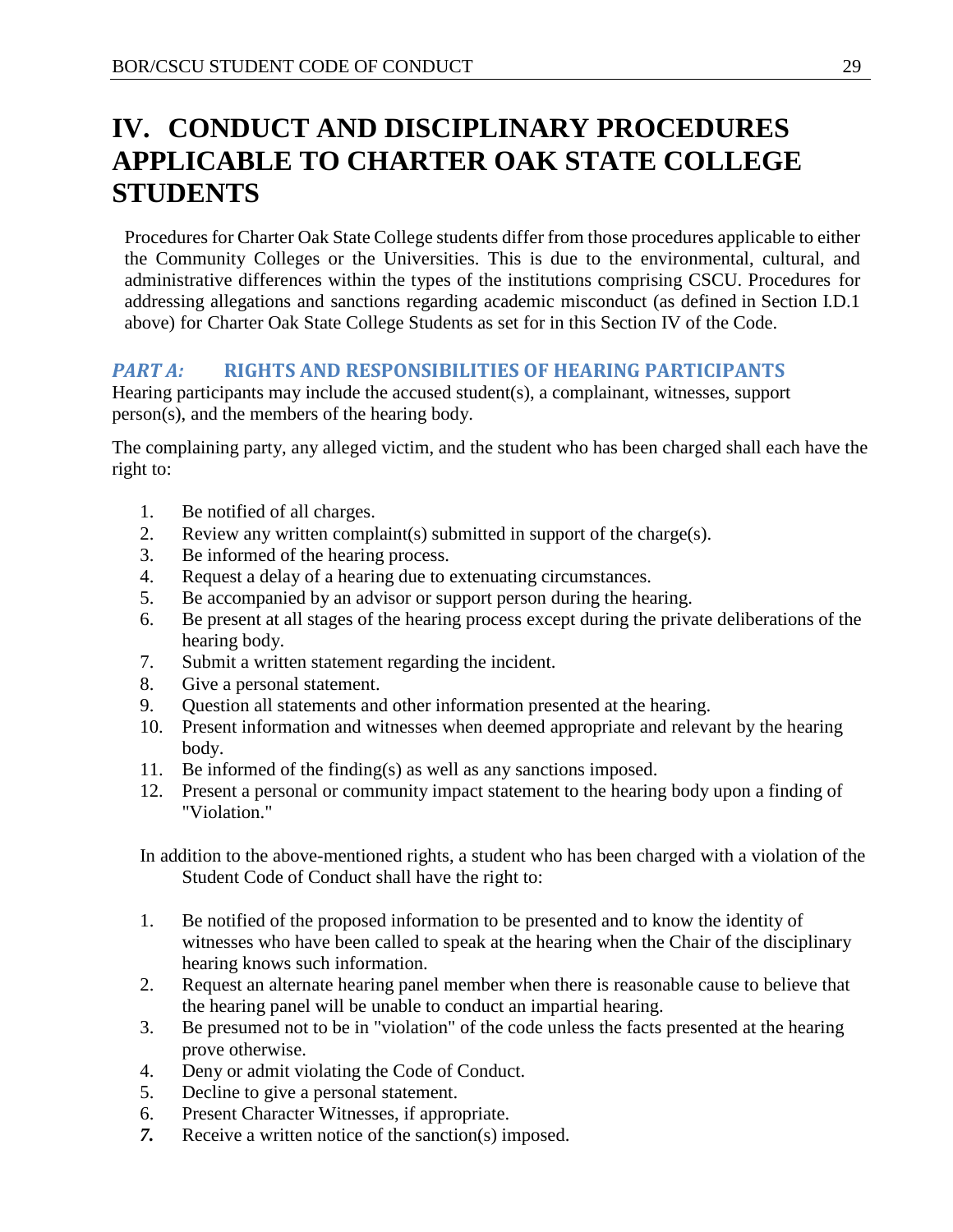#### <span id="page-30-0"></span>*PART B:* **DISCIPLINARY PROCEDURES**

The Administration and the Faculty of Charter Oak State College believe that all members of the academic community are entitled to expect compliance with Section I.D.1 Prohibited Conduct. Accordingly, any Student or employee of the College may initiate a disciplinary process in the manner specified by this section. Once the process has been initiated, all subsequent decisions concerning possible discipline of a Student or students rest with the appropriate College officials. The President shall designate the Provost or another College official to have responsibility for the disciplinary procedures.

- 1. A statement of possible violation must be filed in writing with the Provost within thirty (30) business days of the date of the alleged violation or within thirty (30) business days of the date the alleged violation was known. Said statement must specify the Student conduct in question and the part or parts of Section I.D.1 Prohibited Conduct, which it is alleged said conduct violates, if applicable.
- 2. If the Provost determines that the alleged conduct may violate the provisions of the Code or otherwise threatens the safety or order of the College, the Provost shall, within ten (10) business days of receiving a written statement, provide written notice to the Student of the statement of possible violation(s) and the fact that the allegations will be investigated. The investigation shall be conducted by the Provost and/or his or her designee(s), and may include but not be limited to interviews with witnesses, the complainant(s), and review of any pertinent materials and information, and shall include an interview with the Student suspected in engaging in misconduct conduct unless the Student suspected declines to be interviewed. The investigation shall be completed within thirty (30) business days of the Provost's receipt of the written statement of possible violation. A record of the investigations will be maintained.
- 3. Following completion of the informal investigation specified above, the Provost will (a) determine that there is insufficient basis in fact and dismiss the matter or (b) conclude that there is a sufficient factual basis for discipline.
- 4. If the Provost determines there is a sufficient factual basis for moving forward with disciplinary proceedings, he or she shall cause a written statement of charges to be provided to the Student. Said statement shall contain (a) a concise statement of the facts on which the charge is based; (b) a citation of the rule or rules alleged to have been violated; (c) a statement of the maximum penalty sought; (d) a statement that the Student may request a hearing by responding in writing to the Provost within thirty (30) business days requesting such hearing; and (e) a statement that failure to request a hearing may result in imposition of the penalty sought.
- 5. If the Student requests a formal hearing, the Student is entitled to the following: (a) a hearing be conducted within thirty (30) business days after receipt by Provost of a written request for a hearing; (b) to be heard by an impartial panel chaired by the Dean of the Faculty or his/her designee and composed of no fewer than two members of the Charter Oak State College Faculty, one appointed by the Dean of the Faculty and one Student appointed by the Student Association; (c) to appear in person or through a conference call or other mutually agreed upon electronic means, or to have a representative attend on his/her behalf; (d) be accompanied by a support person during the hearing; (e) to hear and have a reasonable opportunity to question adverse witnesses and to present evidence and testimony in his/her behalf; and (f) to receive a written decision within ten (10) business days following the hearing specifying the panel's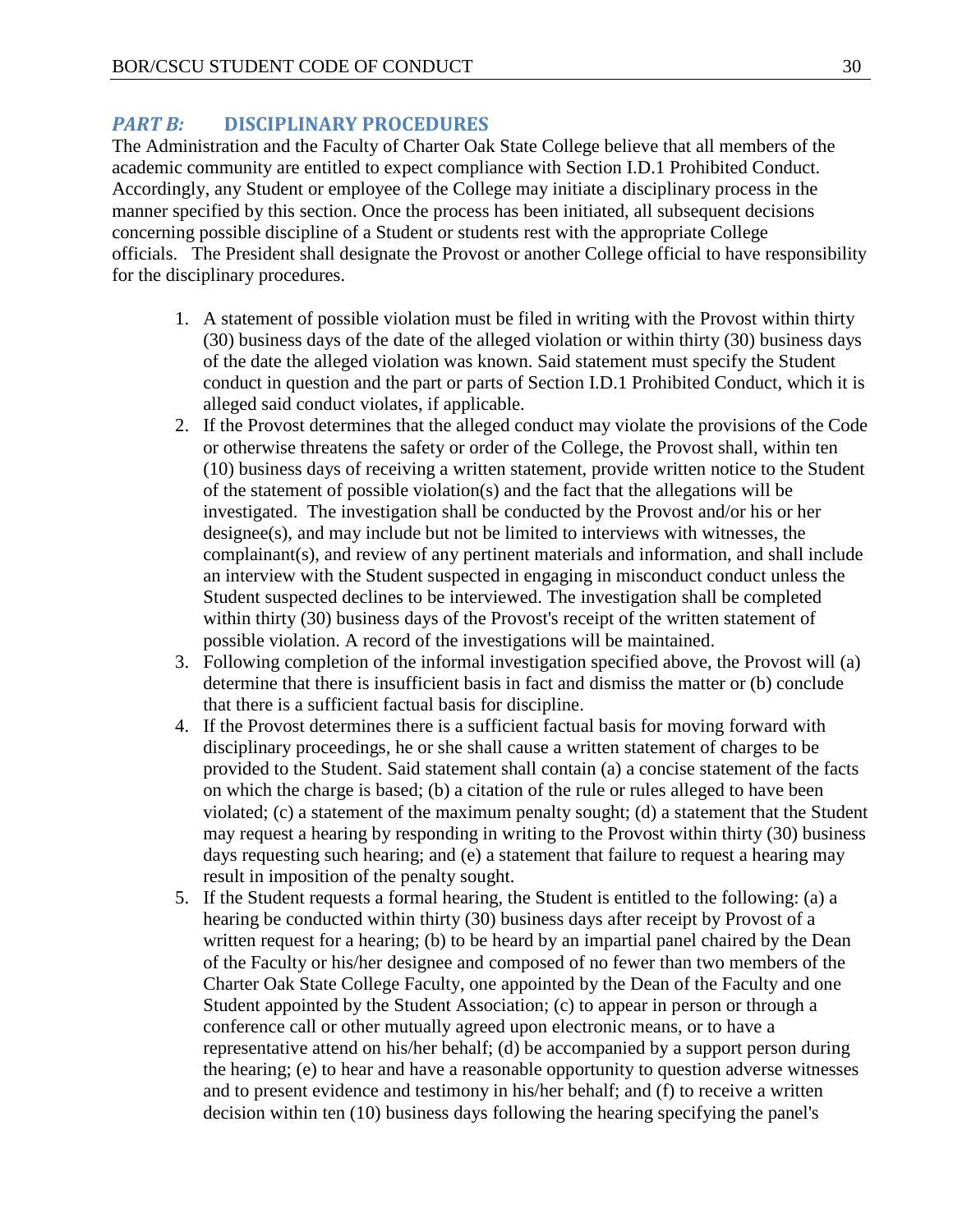findings and the penalty assessed, if any. The hearing shall be taped and a record shall be maintained of this hearing.

6. Hearing: A hearing shall be conducted following the guidelines specified below:

*On-site:* 

- a. A hearing shall be conducted in private.
- b. Admission of any person into the hearing room shall be at the discretion of the chair of the hearing body. The chair, who is the Dean of the Faculty or his/her designee, shall have the authority to discharge or to remove any person whose presence is deemed unnecessary or obstructive to the proceeding.
- c. Except as directed by the chair, support persons shall limit their role in a hearing to that of a consultant to the accused, to the complainant or to the victim.
- d. The complainant and the accused are responsible for presenting their respective witnesses, any additional information, and any concluding statements regarding the charges and the information.
- e. In a manner deemed appropriate by the chair, the complainant and/or the accused may question the statements of any person who testifies.
- f. The hearing panel may question any witness presented by the accused and the complainant, including the complainant and the accused as well as any other witnesses the chair may choose to call.
- g. Pertinent records, exhibits, and written statements may be accepted as information for consideration by the Hearing Body at the discretion of the chair.
- h. All procedural questions are subject to the final decision of the chair or the Provost.
- i. After the hearing has concluded, the hearing panel, in private, will decide whether the Student charged with misconduct is in violation of the Student Code of Conduct. The Dean of the Faculty or his/her designee may participate in the discussion, but is a non-voting member. Only evidence introduced at the hearing shall be considered in the determination of the decision. Each decision shall be made on the basis of whether or not the information presented at the hearing substantiates the charges in a more likely than not manner.
- j. If the panel finds that the student violated the Student Conduct Code, the panel, in private, shall review the Student's academic transcript and disciplinary record, hear **a** character witness, if appropriate, and impose the appropriate sanction (s). The decision of the panel will be provided in writing to the Provost. The decision and sanction will be sent to the student in writing by the Provost.
- k. A taped record of the hearing will be maintained. The record shall be the property of the College.

#### *Via the Phone:*

- a. For the accused or complainant who cannot attend in person, Charter Oak State College will set up a conference call.
- b. Twenty-one (21) business days before the hearing, the Provost must receive all materials to be presented by the accused and by the complainant, including the names and relationships of the character witnesses and support persons. The Provost will send copies of the materials to the hearing panel, the accused, and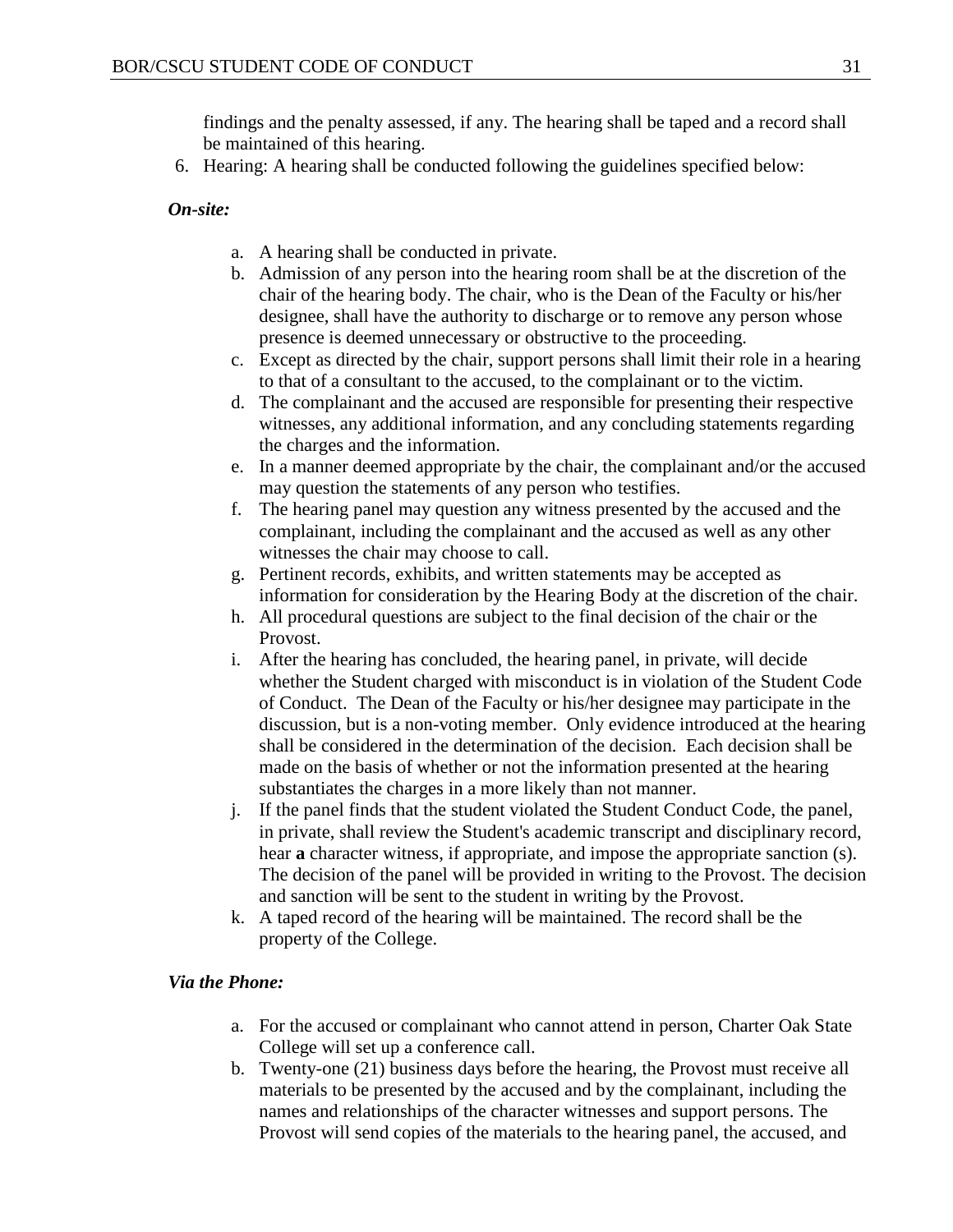the complainant at least seven (7) business days before the hearing. The Provost will arrange for the conference call.

- c. The procedures outlined in the "on- site" section will be followed, unless they specifically apply only to the on-site hearing.
- d. Within ten (10) business days of the conclusion of the formal hearing, a Student may appeal the decision, in writing, to the President. An appeal shall be limited to a consideration of the verbatim record of the hearing and supporting documents for one or more of the following: a.) the process set forth in the guidelines was not followed and resulted in prejudice to the Student; b.) the evidence presented was insufficient to justify the decision; and c.) sanction(s) imposed was/were disproportionate to the gravity of the offense. The President may accept the decision of the hearing panel, overturn their decision, return the matter to the original hearing panel, or appoint a new hearing panel. The decision of the original hearing panel or the new hearing panel or the President will be sent to the Student in writing by the President and will be final.
- e. During any appeal period, any sanctions will remain in place and the Student will not be allowed to participate in a graduation ceremony nor graduate until the review process has been completed and a final decision rendered.

## <span id="page-32-0"></span>*PART C:* **INTERIM ADMINISTRATIVE ACTION**

The President or his/her designee may impose an interim "College Suspension" and/or other necessary restrictions on a Student prior to a hearing on the Student's alleged violation. Such action may be taken when, in the professional judgment of the President or his/her designee, a threat of imminent harm to persons or property exists.

Interim Administrative Action is not a sanction. Rather, it is an action to protect the safety and wellbeing of an accused Student, or other members of the College community, or greater community or to protect property. Such action is in effect only until a hearing is completed.

## <span id="page-32-1"></span>*PART D:* **DISCIPLINARY SANCTIONS**

Disciplinary penalty shall mean any action affecting the status of an individual as a Student taken by the College in response to a Student's misconduct in violation of Section I.D.1 Prohibited Conduct above, which penalties shall include but not be limited to:

- 1. Warning A written notice that the Student has violated College Policy and a warning that another violation will likely result in a more severe sanction.
- 2. Restitution Compensation for loss of or damage to property.
- 3. Academic Sanctions
- 4. Suspension Suspension is a temporary disciplinary separation from the College involving denial of all Student privileges, including entrance to College premises. A notation of "suspension" will be placed in the Student database but will not be placed on the Student transcript. Charter Oak State College will not accept credits earned at another institution or through any other means during a period of suspension. Suspensions shall range from one semester to two years.
- 5. Students who are suspended will receive no refund of tuition or fees.
- 6. A Student who has been suspended must apply for re-matriculation if he/she plans to return.
- 7. Expulsion Expulsion is mandatory separation from the College involving denial of all Student privileges, including entrance to college premises for a minimum of 5 years.